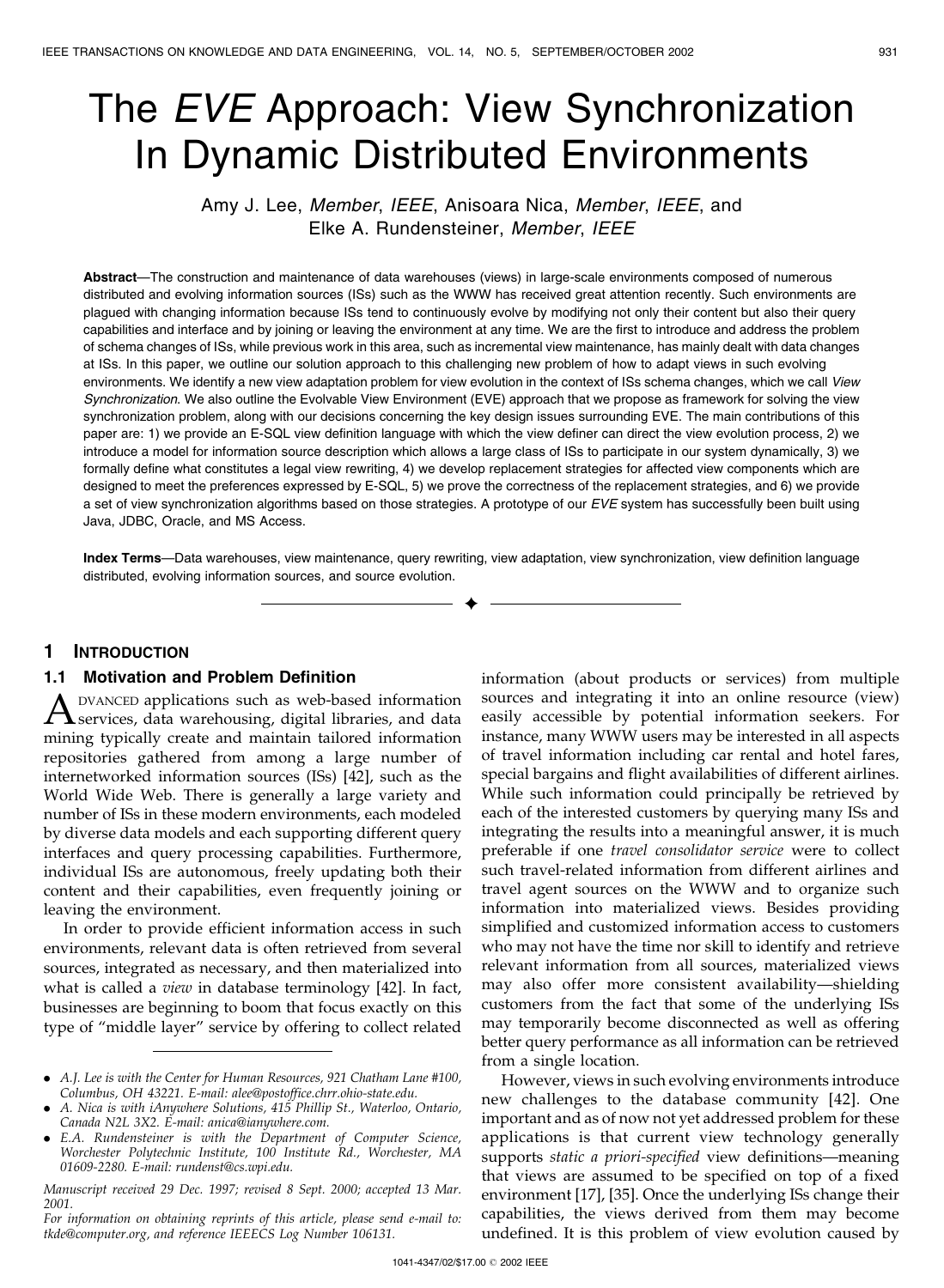external environment changes (at the schema level rather than at the data level as done by practically all previous work on view maintenance [2], [42], [43]) that we tackle in this paper. We call this the view synchronization problem [35]. There are two exceptions to this previous view maintenance work for data changes, namely by Gupta et al. [9] and Mohania and Dong [24]. While we assume that the evolution of the affected view definitions is triggered by capability changes of ISs, Gupta and Mohania assumed that view redefinition was explicitly requested by the user at the view site. Hence, previous work on view redefinition did not deal with the problem of how to salvage the affected view definitions itself (at the schema level) but was exactly told how to modify it. Instead they dealt with efficiently managing changes at the data level to now comply with the modified view definition. Our problem and solution is thus complimentary to work by others as once we have determined an acceptable view redefinition then algorithms proposed by others [9], [24] on how most efficiently to maintain the view, if materialized, could be applied to our system.

Furthermore, Levy et al. [21] as well as Arens et al. [1] have taken an alternative approach to information integration than we propose here based on creating a global domain model, i.e., an a priori defined type system fixed in time that defines all possible attributes and relations in a given domain ("world view"). Over such a domain model, information providers define views that specify which part of the world's data they provide. Consumers also query the domain model. An algorithm then rewrites a consumer's query in terms of the providers' views currently available and, thus, provides the consumer with whatever data happens to be available at the moment.

Here, in our approach we explore the inverse approach that does neither rely on a globally fixed domain nor on an ontology of permitted classes of data, both strong assumptions that are often not realistic. Rather, views are assumed to have been built in the traditional way over a number of base schemas and those views now must be adapted to base schema changes by rewriting them using information space redundancy and relaxable view queries as described in this paper. The benefit of this approach is that no predefined domain (which is hard to define and to maintain) is necessary, and that changes in the data provided can still be accommodated by automatically rewriting user queries (without human intervention). The core contribution of this current paper is the development of a solution approach to make this possible.

In [21], it is necessary to establish a world model before any source can provide information—a very complicated and often impossible task. Changes to the world model are not possible in this approach (and in fact are not discussed in the published literature on the world view approach). We expect that it would require a manual redefinition of possibly all information providers' and consumers' queries. Such a respecification of many/all source descriptions is obviously not desirable. Another drawback of this alternative approach is the insufficient handling of redundancy in the information space. If two information providers define partially overlapping view extents, Levy et al.'s algorithms find the "minimal cover" for the queried data, i.e., uses information from a randomly picked information source that satisfies the user's query. In contrast to this approach, we can make use of known overlaps of source data to provide nonequivalent rewrites of queries in the case of the possible unavailability of one of the sources.

The issues associated with this evolution problem are now explained by the following example of a travel scenario, which will serve as the basis for examples throughout the remainder of the paper.

Example 1. Assume a traveler plans to visit Boston in one month for pleasure. To make his stay in Boston without last minute hastiness, he would like to make arrangements for car rental and hotel stay. The query for getting the necessary information can be specified as an SQL view definition as follows:

|      | CREATE VIEW Travel-Info-in-BostonAS         |     |
|------|---------------------------------------------|-----|
|      | SELECT C.Name, C.Address, C.Phone, H.Name,  |     |
|      | H.Address, H.Phone                          |     |
| FROM | CarRentalC, Boston HotelH                   | (1) |
|      | WHERE $(C.Val-Pak-Partnership = 'Yes')$ and |     |
|      | $(H.Val-Pak-Partnership = 'Yes'),$          |     |

where CarRental and BostonHotel are relations that contain the car rentals and lodging information in Boston only.

Assume, for some reason that the BostonHotel relation cannot be accessed (this effect could be caused if the IS that provided the BostonHotel relation goes out of business). In state-of-the-art view technology, executing the Travel-Info-in-Boston query to get requested data (or to materialize the view) will then cause an error message such as "Error: the BostonHotel relation is undefined". We, on the other hand, propose several potential ways to "remedy" this view definition evolution. To name a few:

- 1. Assume there is a MAHotel relation that has the lodging information for the entire Massachusetts state (that is, MAHotel  $\supseteq$  BostonHotel). Query 1 can be rewritten to have the BostonHotel relation replaced by the MAHotel relation. This would return the initially expected answer plus possibly additional hotels not in Boston.
- 2. Assume there is a BackBayHotel relation that contains the lodging information in the Back Bay area only (that is, BackBayHotel  $\subset$  BostonHotel). Query 1 can be rewritten to have the BostonHotel relation replaced by the BackBayHotel relation, which is likely to return useful answers for the traveler but it will not be a complete listing of all answers for the initial query.
- 3. The traveler may even be content to have the car rental information only, since with a car he can drive around and find a hotel after he arrives in Boston. In this case, removing the BostonHotel relation and the attributes referencing the BostonHotel relation from the Travel-in-Boston query is acceptable to the user.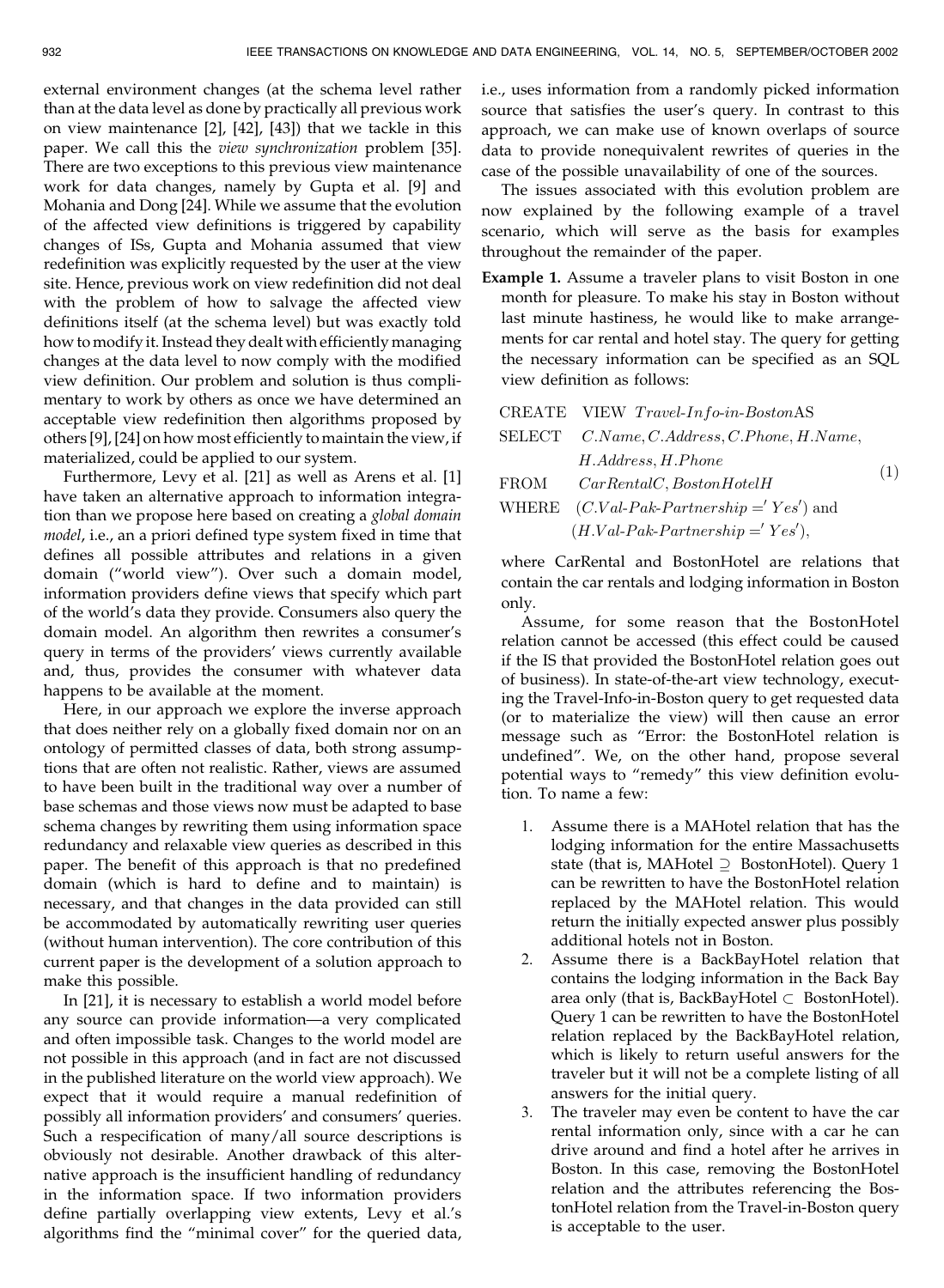As illustrated in Example 1, there may be many alternative ways to salvage the affected view definition. The research questions that we hence attempt to answer are:

- 1. How do we determine which among these possible alternative synchronization options are acceptable to the user (as they are not necessarily equivalent)?
- 2. What type of information must be available to EVE in order to provide sufficient information for finding appropriate replacements for the affected components of a view definition?
- 3. What are the criteria for a synchronized view definition to be considered correct?
- 4. What are appropriate strategies for finding correct view synchronizations (replacements) for affected views?

### 1.2 The EVE Approach

In this paper, we define a novel paradigm towards addressing the view synchronization problem that provides a solution to all of the above research questions. We put forth that it is important for the person in charge of defining the virtual information resource (i.e., view) to be able to express preferences about the view evolution process (instead of our system making automatic and generic choices)—as these view definers are the ones that know the criticality and dispensability of the different components of a view for applications and end users of the view.

As these view evolution preferences refer to specific components of view definition, in our system the view definer can directly embed their preferences about view evolution into the view definition itself. We design an extended view definition language (a derivative of SQL, which we call Evolvable-SQL or short E-SQL) that incorporates user preferences for change semantics of the view (see Section 4). Such view preference specification would allow us to avoid human interaction each and every time a change occurs in the environment.

To facilitate the replacement finding task, we exploit a model for information source description (MISD) for capturing the capabilities of each IS as well as the interrelationships between ISs. Similar to the University of Michigan Digital Library system [29] and the Garlic project [3], each IS registers its description expressed by this model in a Meta Knowledge Base (MKB) when joining the system. This Meta Knowledge Base (MKB) thus represents a resource that can be exploited when searching for an appropriate substitution for the affected components of a view in the global environment.

Based on this solution framework of E-SQL and the MISD, we introduce strategies for evolving views transparently. Our proposed view rewriting process, which we call view synchronization, finds a view redefinition that meets all view preservation constraints specified by the E-SQL view definition (VD). That is, it identifies and extracts appropriate information from other ISs as replacements of the affected components of the view definition and produces an alternative view definition.

Our goal is to "preserve as much as possible" of the original view extent of the affected view definitions instead of completely disabling them with each IS change [17], [35].



Fig. 1. The framework of the Evolvable View Environment (EVE).

To the best of our knowledge, our work is the first to study this view synchronization problem, and no alternate framework designed to solve this problem has been put forth thus far. A EVE prototype system has been implemented using Java, JDBC, Oracle, and MS Access, and it is running in the Database Systems Research Lab at the Worcester Polytechnic Institute. An online EVE demonstration can found at the DSRG project web site at http:\\davis.wpi.edu\dsrg.

The EVE system has also been formally demonstrated in ACM SIGMOD '99 [33].

#### 1.3 Outline of Paper

The remainder of the chapter is structured as follows: In Section 2, we present the EVE framework, and in Section 3, we introduce a web-based travel agency example used as a running example throughout the paper. The extended view definition language, E-SQL, designed to add flexibility to current view technology is presented in Section 4. In Section 5, we present the information source description model (MISD), while criteria for selecting appropriate substitutions for view components are given in Section 6. In Section 7, we give our algorithms for the view synchronization problem. Section 8 lists related work in the literature, and Section 9 presents our conclusions.

# 2 EVOLVABLE VIEW ENVIRONMENT (EVE) FRAMEWORK

Our view synchronization process attempts to evolve views when they are affected by schema changes triggered by the participating ISs. Next, we present the Evolvable View Environment (EVE) framework that we propose for tackling the view synchronization problems in dynamic environments (Fig. 1).

IS Registration. Our environment can be divided into two spaces, i.e., the view space and information space. The information space is populated by a large number of ISs. ISs are heterogeneous and distributed. Most importantly, they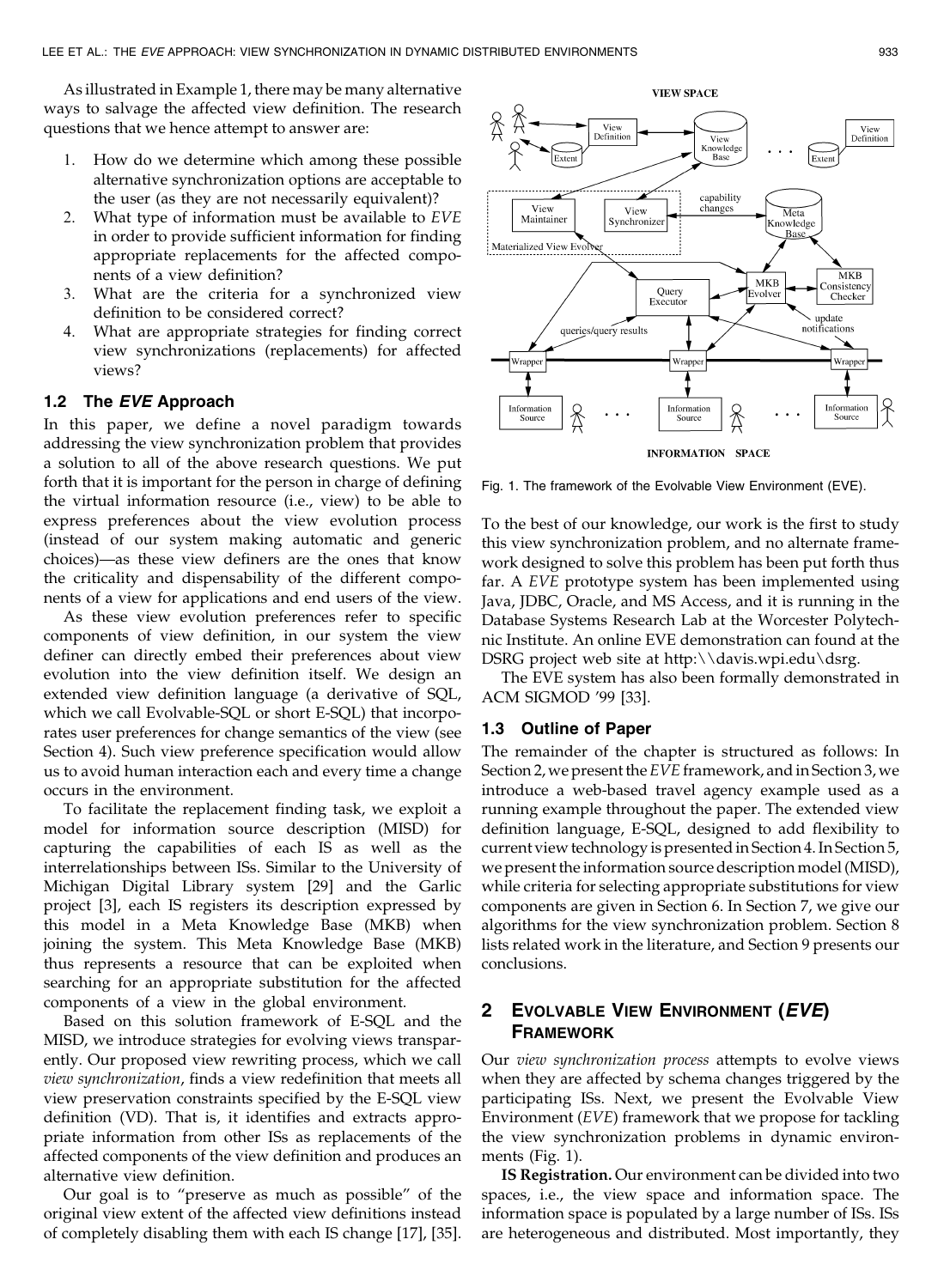are dynamic and can autonomously change their capabilities, when desired. They could even join or leave the system at any time. An IS is "integrated" in the global framework via a wrapper that serves as a bridge between the information space and the view space. The main functionality of a wrapper is to translate the messages specified in the underlying data definition/manipulation languages into a common language used in the view site, and vice versa. The wrapper is assumed to be intelligent so that it can extract not only raw data, but also meta information about the IS, such as changes at the schema level of the IS, performance data, or relationships with other ISs.

Meta Knowledge Base (MKB). When an IS joins EVE, it advertises to the MKB its capabilities, data model (e.g., the semantic mappings from its concepts to the concepts already in the MKB), and data content. The information providers have strong economic incentives to provide the meta knowledge of their individual ISs as well as the relationships with other ISs, since populating the MKB makes their data known by the view users and, thus, increases the data utilization of their data set (especially, if they offer the same information at a better price).

We have designed a model for information source descriptions (MISD) [17], [35] that is capable of describing the content and capabilities of heterogeneous ISs. MISD captures meta knowledge such as an attribute must have a certain type (type integrity constraint), one relation can be meaningful joined with another relation if certain join constraints are satisfied (join constraint), a fragment of a relation is partially or completely contained in another fragment of some other relation (partial/complete information constraint), and so on (see Section 5). The IS descriptions collected in the MKB form an information pool that is critical in finding appropriate replacements for view components when view definitions become undefined (see Section 5) and for translating loosely-specified user requests into precise query plans [29].

MKB Evolution. When an underlying IS makes a change to its capabilities (e.g., adds a new relation), the MKB no longer reveals the IS correctly in the sense that the meta knowledge describing the IS and the actual capabilities of the IS are distinct. For this, we have designed the MKB Evolution process to react to schema changes in the information space. In our framework, each IS will notify ,via the wrapper interface, the MKB of any such schema changes so that they can be properly registered in the MKB. The MKB Evolver module will then take appropriate actions to update the MKB [26]. For example, deleting an attribute  $A$  from a relation  $S$ may cause the MKB evolver to modify a subset constraint between two relations S and R, e.g., " $S \subset R$ ", into the constraint " $S \subset$  (project all attributes of R besides A from R)". In other cases, some constraints may have to be completely removed from the MKB if they contain references to the deleted attribute.

View Maintenance. The view maintainer tool (Fig. 1) in general is in charge of propagating data updates executed on an IS site to all affected views. In our system, this tool will also be in charge of bringing the view content up-todate after the view definition already has been changed by the view synchronizer in response to a schema change.

View Synchronization. The view synchronizer tool (Fig. 1) evolves affected views transparently according to users' preferences expressed by our extended view definition language E-SQL. View synchronization is the focus of this paper, and we will present replacement strategies and view synchronization algorithms in later sections.

Global Consistency Checking Across Sources. There are two types of inconsistencies (related to meta knowledge) in EVE. The first one is that constraints expressed in the MKB do not correspond to the information actually provided by ISs; and the second one is that different assertions in the MKB contradict each other. The first type of inconsistency occurs when 1) either an IS provider makes an error when entering a MISD description, 2) an update occurred at one IS that causes a constraint that used to hold to become invalid, or 3) the usage and, hence, content of an IS changes over time without proper notification to the MKB. For example, the information provider for  $IS_1$  inserts the fact that the relation  $R$  is equivalent to a relation  $S$  in another site  $IS_2$  into the MKB. Now, the provider of  $IS_2$ , that is not aware of this assertion made about S in  $IS_2$ , inserts a new tuple  $t$  that makes the assertion become false.

There are alternative approaches for resolving this inconsistency. For example,

- 1. insert the tuple  $t$  into the relation  $R$  as well,
- 2. reject the insertion into  $S$ ,
- 3. modify the invalid assertion in the MKB so that it becomes valid (i.e., in this case, change  $''IS_1.R \equiv$  $IS_2.S''$  into  $''IS_1.R \subset IS_2.S''$ ), or
- 4. remove the invalid assertion from the MKB.

Since checking and enforcing constraints across distributed autonomous ISs are an extremely difficult problem all on its own, in this work we assume that providers of individual ISs are in charge of assuring that their data is consistent with the meta knowledge collected in the MKB. We do not at this time incorporate a tool into our EVE framework that resolves possible inconsistencies. However, once being notified about the entry or removal of some data item by an IS, EVE will notify the creators of all constraints in the MKB that may possibly be violated by this data modification. For example, on inserting a new tuple  $t$  into the relation  $S$  in the above example, both the providers of  $S$  and  $R$  are notified that the update occurred and that the constraint " $IS_1:R \equiv IS_2: S$ " may now be inconsistent. It is up to the providers of  $IS_1$  and  $IS_2$  to determine how to handle this situation, once given the notification.

MKB Consistency. The second type of MKB consistency concerns conflicts between the constraints entered in the MKB and, thus, can be detected by our MKB Consistency Checker module without help from the IS providers. One example of this type of conflict is that one information provider declares that a relation  $R$  of  $IS<sub>1</sub>$  is a strict subset of a relation  $S$  in another site  $IS_2$  and, at the same time, the provider of  $S$  claims that the extent of  $S$  is a strict subset of R. This is clearly an inconsistency. Our MKB consistency checker discovers such controversial meta knowledge using various types of inference techniques. Once detected, inconsistent assertions are reported to responsible information providers to have the differences resolved.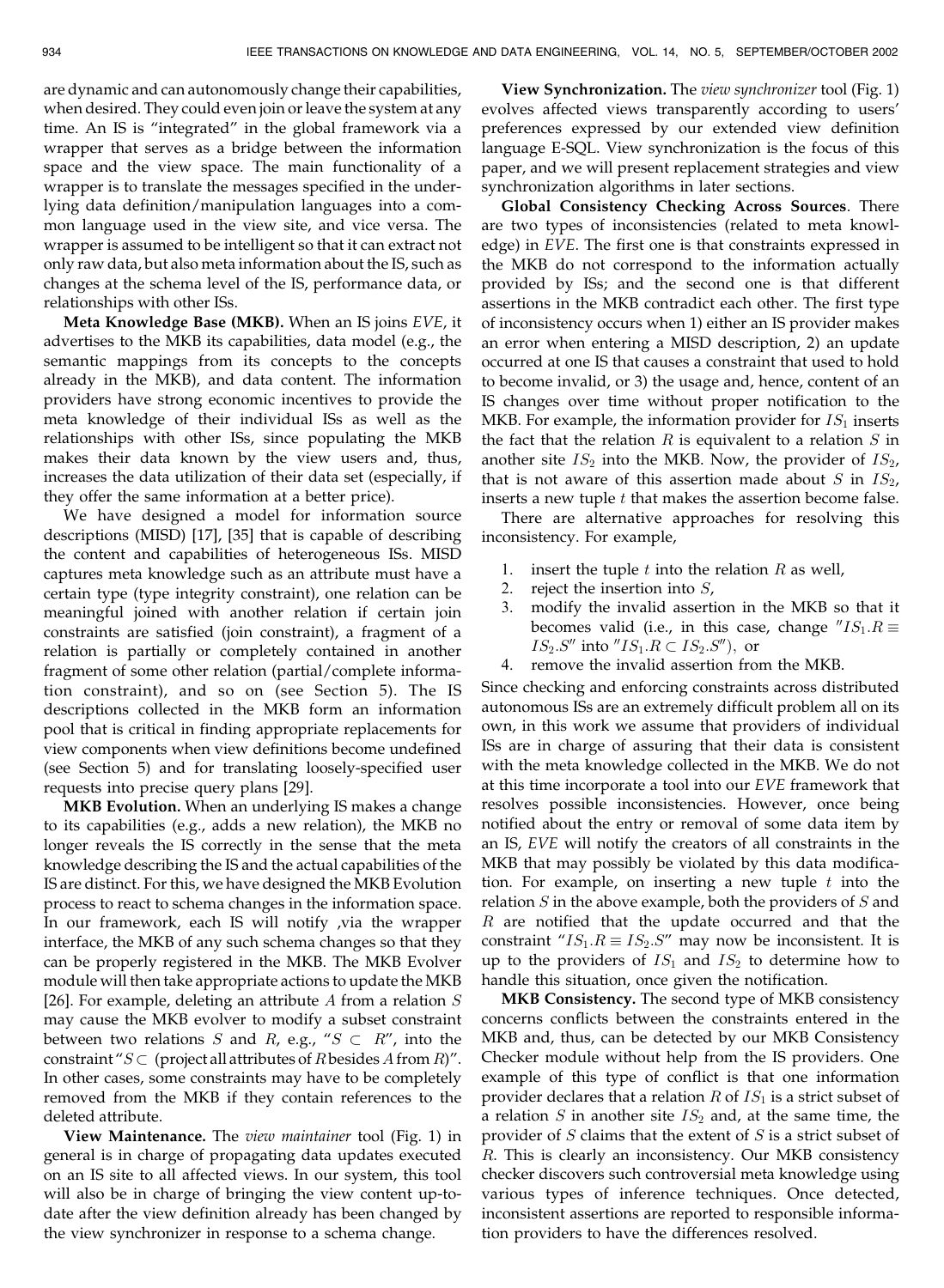| IS ID             | Relation Provided                                       | Remark                         |
|-------------------|---------------------------------------------------------|--------------------------------|
| IS 1:             | Customer(SSN, Name, Address, City, Phone, Age)          | Customer Information           |
| IS <sub>2</sub> : | Tour(TourID, TourName, Type, Duration)                  | Tour Information               |
| IS <sub>3</sub> : | Participate (AcctNo, PSSN, PName, TourID, StartingDate) | Tour Participation Information |
| IS $4:$           | FlightRes(PName, Airline, FlightNo, Source, Dest, Date) | Flight Reservation Information |
| IS 5:             | Accident_Ins(AcctID, Holder, Amount, Birthday)          | Insurance Information          |
| IS $6:$           | CarRental(Name, Address, Phone, City, State, Country)   | Car Rental Information         |
| IS 7:             | Hotel(Name, Address, Phone, City, State, Country)       | Hotel Information              |

Fig. 2. Descriptions of relevant information sources.

# 3 RUNNING EXAMPLE: THE TRAVEL CONSOLIDATOR SERVICE

To demonstrate our solution approach, we use a travel consolidator service provider as running example throughout this paper. Below, we describe the relevant information sources (expressed using relations in our system) and two example SQL views, while additional relations and views are added later in the paper, as needed.

Example 2. Consider a large travel consolidator which has a headquarter in Detroit, USA, and many branches all over the world. It helps its customers to arrange flights, car rentals, hotel reservations, tours, and purchasing insurances. Therefore, the travel consolidator needs to access many disparate information sources, including domestic as well as international sites. Since the connections to external information sites, such as the overseas branches, are very expensive and have low availability, the travel consolidator materializes the query results (views) at its headquarter or other US branches (at the view site). Some of the relevant ISs are listed in the table in Fig. 2.

Assume the headquarter maintains complete sets of information of the customers, tours, and tour participants in the following formats: Customer(SSN, Name, Address, City, Phone, Age), $1$  Tour(TourID, TourName, Type, Duration)—where Type = {luxurious, economy, super–valued}, and Participate(AcctNo, PSSN, PName, TourID, StartingDate) that states which customer joins which tour starting on what day. We further assume the local branches keep partial sets of information of its local customers, the tours offered locally, and the participation information of its local customers. The flight reservation information FlightRes(PName, Airline, FlightNo, Source, Dest, Date) is managed by each individual airline company. Insurance information Accident\_Ins(AcctID, Holder, Amount, Birthday) is kept by each individual insurance company. The car rental company and lodging information, CarRental(Name, Address, Phone, City, State, Country) and Hotel(Name, Address, Phone, City, State, Country), are managed by each individual company, respectively.

Let's assume that the travel agency has a promotion for the customers who travel to Asia. Therefore, the travel agency needs to find the customers' names, addresses, and phone numbers in order to send promotion letters to these customers or call them by phone. The

1. Note that when it is not necessary to explicitly specify the full name of an attribute, we omit the IS ID.

view query for getting the necessary information can be specified as follows:

| <b>CREATE</b> | VIEWAsia-CustomerAS         |     |
|---------------|-----------------------------|-----|
| <b>SELECT</b> | Name, Address, Phone        |     |
| <b>FROM</b>   | $Customer\ C. FlightRes\ F$ | (2) |
| WHERE         | $(C.Name = F.PName) AND$    |     |
|               | $(F.Dest = 'Asia')$         |     |

Note that Query 2 is a static a priori-specified query. We use this travel consolidator service example to demonstrate the usage of and interactions among proposed evolution parameters in later sections.

### 4 E-SQL: THE VIEW DEFINITION LANGUAGE

A novel principle of our approach is to explore the evolution of an affected view based on preferences by its definer. In this section, we thus design the EVE view definition language for evolvable views, called Evolvable-SQL or E-SQL, for this purpose. For simplicity's sake, we assume in this work that views are defined by the SELECT-FROM-WHERE SQL syntax with a conjunction of primitive clauses in the WHERE clause, where a primitive clause has one of the following forms:

or

$$
(\langle Attribute\_Name \rangle \theta \langle value \rangle)
$$

 $(\langle Attribute\_Name \rangle \theta \langle Attribute\_Name \rangle)$ 

with

$$
\theta \in \{<,\leq,=,\geq,>\}.
$$

E-SQL is an extension of the SELECT-FROM-WHERE queries augmented with specifications for how the query may be evolved under IS capability changes. EVE attempts to salvage the affected views by following the evolution preferences expressed in the evolution parameters of the E-SQL view definitions. The general format of the E-SQL view definition language is given in Fig. 3.

In Fig. 3, the set Local\_Column\_List corresponds to the local names given to attributes preserved in the view V. The evolution parameters  $VE$ ,  $AD$ ,  $AR$ ,  $RD$ ,  $RR$ ,  $CD$ , and  $CR$  and their respective values are defined as given in Fig. 4. In the table, each type of evolution parameter used in E-SQL is represented by a row, with column one giving the parameter name and the abbreviation for the parameter, column two the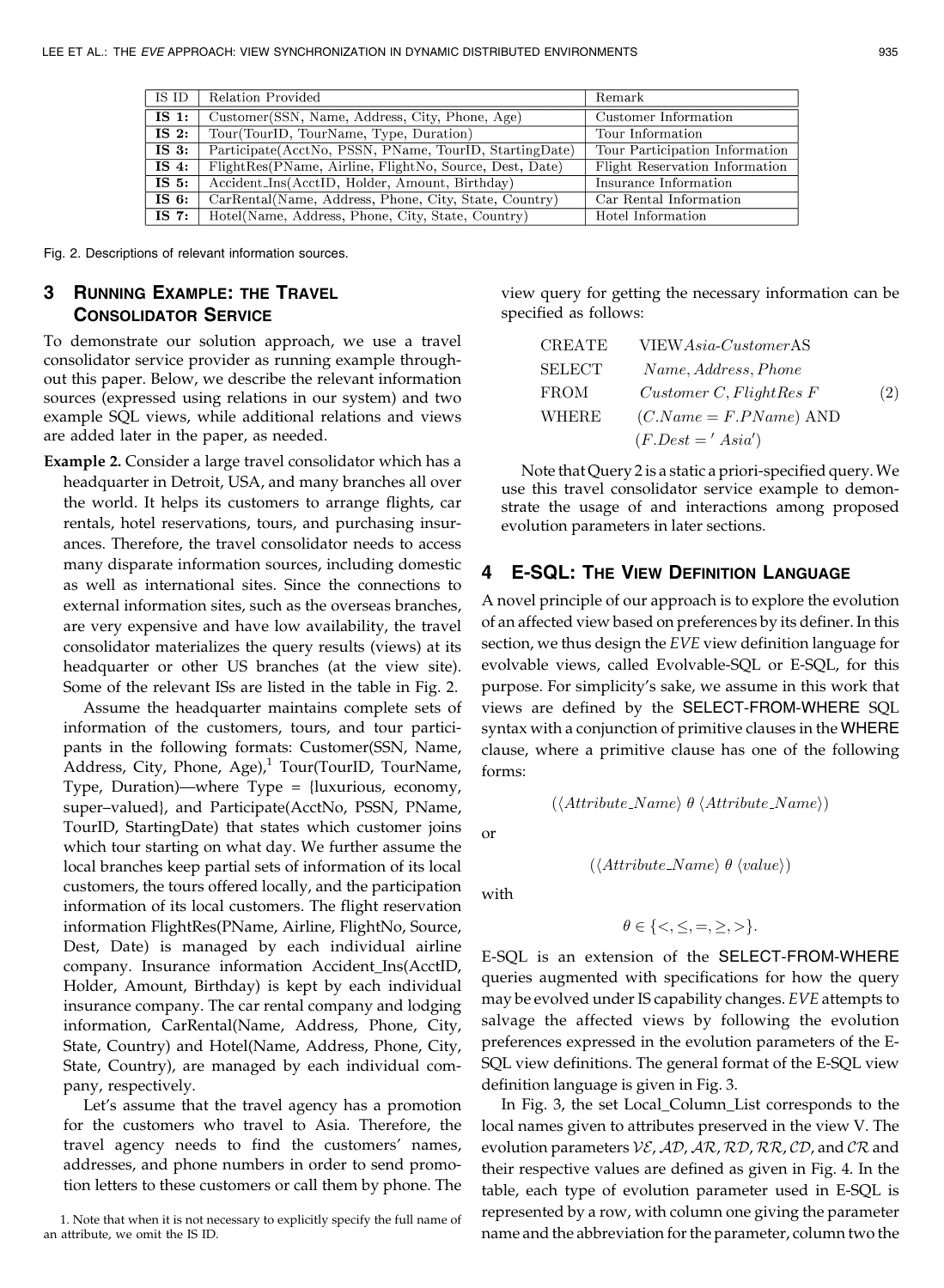Fig. 3. General syntax of the E-SQL view definition language.

possible values of the parameter can take on plus the associated semantics, and column three the default value.

Definition 1. View Component. The attributes in the SELECT clause  $(A)$ , relations in the FROM clause  $(R)$ , and primitive clauses in the WHERE clause  $(C)$  are the basic units of a view. These basic units are called the view components of a view.

Two evolution parameters are attached to each view component. One is the dispensable parameter, denoted as  $XD$ where  $X$  could be  $A$ ,  $R$ , or  $C$  for attribute, relation, or primitive clause component, respectively. The dispensable parameter states whether the view component is essential and, hence, must be kept in the evolved view (when the value is false); or the view component could be dropped if a replacement cannot be found (when the value is true). The other is the replaceable parameter, denoted as  $X\mathcal{R}$  with X likewise defined as above. The replaceable parameter specifies whether the view component could be replaced in the view synchronization process (when its value is true) or the view component cannot be replaced (when the value is false). A view definer can also specify that the evolved view extent must be equivalent to (if the value is " $\equiv$ "), a superset of (if the value is " $\supseteq$ "), or a subset of (if the value is " $\supseteq$ "), with respect to the original view extent using the  $V\mathcal{E}$  parameter. If no restrictions on the view extent are given, then  $\mathcal{VE}$  is set to " $\approx$  ."

When the parameter setting is omitted from the view definition, then the default value is assumed. This means that a conventional SQL query (without explicitly specified evolution preferences) has well-defined evolution semantics in our system, i.e., anything the user specified in the original view definition must be preserved exactly as originally defined in order for the view to be well-defined. Our extended view definition semantics are thus wellgrounded and compatible with current view technology. Below we now use an example to demonstrate the utility and usage of the evolution parameters.

Example 3. Assume the travel agency (i.e., the view definer) states the following preference when she specifies Query 2:

- The travel agency is willing to put off the phone marketing strategy as long as it can reach out to its customers by sending out promotion invitation letters to them. That is, the customer's phone number attribute is dispensable, if it is deleted from the relation Customer for some reason and a suitable substitute cannot be found.
- The travel agency will accept the name, address, and phone number information even if the data comes from other source(s). (Replacability of these attributes is permitted.)
- . Both relations in the FROM clause are essential components of the view. (Then, relation replacability is set of false.)
- The Customer relation may be obtained from other source(s), but not the FlightRes relation. That is, the Customer relation is replacable.

| <b>Evolution Parameter</b> |                              | Semantics                                                    | Default Value |
|----------------------------|------------------------------|--------------------------------------------------------------|---------------|
| Attribute-                 | dispensable $(\mathcal{AD})$ | <i>true:</i> the attribute is dispensable                    | false         |
|                            |                              | <i>false:</i> the attribute is indispensable                 |               |
|                            | replaceable $(\mathcal{AR})$ | <i>true:</i> the attribute is replaceable                    | false         |
|                            |                              | <i>false:</i> the attribute is nonreplaceable                |               |
| Condition-                 | dispensable $(\mathcal{CD})$ | <i>true:</i> the condition is dispensable                    | false         |
|                            |                              | <i>false:</i> the condition is indispensable                 |               |
|                            | replaceable $(\mathcal{CR})$ | <i>true:</i> the condition is replaceable                    | false         |
|                            |                              | <i>false:</i> the condition is nonreplaceable                |               |
| Relation-                  | dispensable $(\mathcal{RD})$ | $true$ : the relation is dispensable                         | false         |
|                            |                              | <i>false:</i> the relation is indispensable                  |               |
|                            | replaceable $(\mathcal{RR})$ | <i>true:</i> the relation is replaceable                     | false         |
|                            |                              | <i>false:</i> the relation is nonreplaceable                 |               |
| View-                      | extent $(\mathcal{VE})$      | $\approx$ : no restriction on the new extent                 | $\equiv$      |
|                            |                              | $\equiv$ : the new extent is equal to the old extent         |               |
|                            |                              | $\supseteq$ : the new extent is a superset of the old extent |               |
|                            |                              | $\subset$ : the new extent is a subset of the old extent     |               |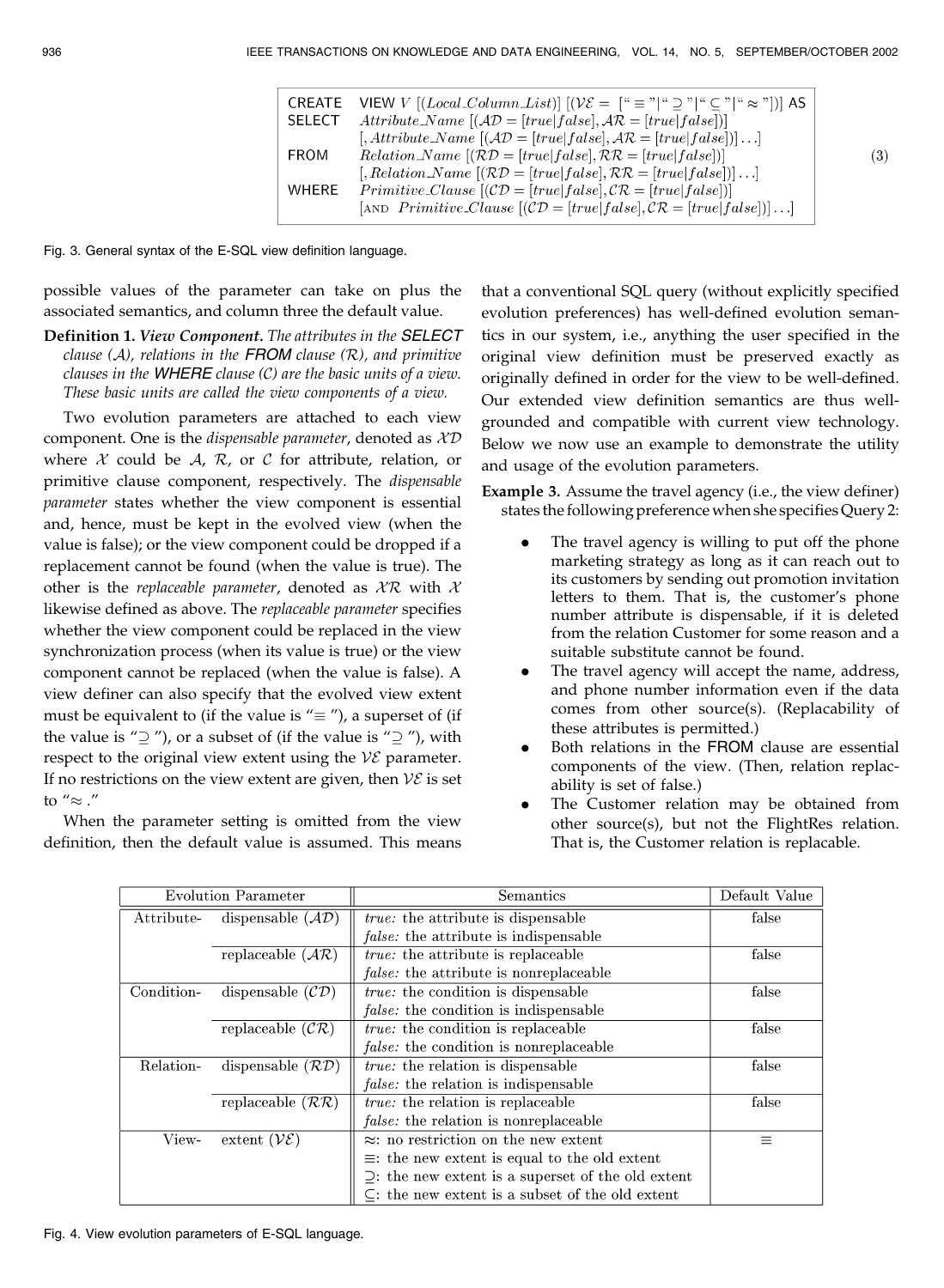| Name                        | Syntax                                                                                                                                                               |
|-----------------------------|----------------------------------------------------------------------------------------------------------------------------------------------------------------------|
| Type Integrity Constraint   | $\mathcal{TC}_{R.A_i} = (R(A_i) \subseteq A_i(Type_i))$                                                                                                              |
| Join Constraint             | $\mathcal{J}\mathcal{C}_{R_1,R_2} = (C_1AND\cdots C_l)$                                                                                                              |
| Partial/Complete Constraint | $\left( \mathcal{PC}_{R_1,R_2} = (\pi_{A_{i_s}}(\sigma_{\mathcal{C}(A_{j_1},,A_{j_l})}R_1) \theta \pi_{A_{n_s}}(\sigma_{\mathcal{C}(A_{m_1},,A_{m_t})}R_2)) \right)$ |

Fig. 5. Possible types of semantic constraints for IS descriptions.

- . The first primitive clause in the WHERE clause, an equijoin operation that joins the Customer relation with the FlightRes relation by customer' names, is necessary for the view to be useful to its users. Thus, the system must maintain it. However, the data may come from other source(s).
- . The second primitive clause, a local condition specified on the FlightRes relation, finds all the passengers who travel to Asia. The travel agency is willing to accept a view without this condition specified, $\lambda^2$  i.e., having the promotion the travel agency is willing to make contact with more customers, e.g, those traveling to the Far-East as well. Thus, sending invitation letters to all customers traveling by air, but not necessary to Asia, is acceptable though not desirable.

Expressing all the above preferences for evolution mentioned above, we now augment the SQL query given in (2) with the corresponding evolution parameters, which then results in the E-SQL query given in (4).

| CREATE                  | VIEW Asia-Customer ( $V\mathcal{E} = \mathbb{Z}^n$ ) AS          |
|-------------------------|------------------------------------------------------------------|
| $\operatorname{SELECT}$ | Name $(\mathcal{AR} = true)$ , Address $(\mathcal{AR} = true)$ , |
|                         | Phone $(\mathcal{AD} = true, \mathcal{AR} = true)$               |
| $_{\rm FROM}$           | Customer C $(RR = true)$ , FlightRes F                           |
| WHERE                   | $(C.Name = F.PName) (CR = true)$                                 |
|                         | AND (F.Dest = 'Asia') $(\mathcal{CD} = true)$ .                  |
|                         |                                                                  |

 $(4)$ 

Note that for the view components that have their evolution parameter values omitted, the default value is assumed as per Fig. 4. To name a few, the attributes Name and Address in the SELECT clause are indispensable, and the relation FlightRes is indispensable and nonreplaceable.

In summary, E-SQL is a base model of extending SQL with evolution preferences, and many additional extensions are possible to refine the model. For example, information of which sources are acceptable as replacements could be added to the replacement parameter. It is however our goal to keep the model as simple as possible until a clear need for a more fine-grained preference model arises driven by some application needs.

# 5 MISD: MODEL FOR INFORMATION SOURCE **DESCRIPTION**

Information sources may be constructed using different data models, and the wrapper of each information source expresses the capabilities of its underlying information source into a common simple model that is understood by our EVE system. MISD allows a large divergent class of ISs to participate in EVE. Fig. 5 summarizes the type of constraints supported in our current system. Note that other constraints such as key or foreign key constraints could easily be added in the future. These descriptions are collected in a Meta Knowledge Base (MKB) (see Fig. 1), forming an information pool that is critical in finding appropriate replacements for view components when view definitions become undefined.

### 5.1 Data Content Description

The model used to describe the basic units of information available in each of the ISs is the relational model. An IS has a set of relations  $IS.R_1$ ,  $IS.R_2$ ,  $IS.R_n$ . A base relation is an *n*-ary relation with  $n \geq 2$ . A relation name is not required to be unique in the MKB, but the pair (IS name, relation name) is. That is, if the information source  $IS$  exports the relation  $R$ , then  $IS.R$  is assumed to be unique in the MKB. A relation  $R$  is described by specifying its information source and the set of attributes belonging to it as follows:

$$
IS.R(A_1, \ldots, A_n). \tag{5}
$$

### 5.2 Type Integrity Constraints

The domain types of the attributes  $A_i$  are described using type integrity constraints, denoted by  $A_i(Type_i)$ . A type *constraint* for a relation  $R(A_1, \ldots, A_n)$  is specified as:

$$
\mathcal{TC}_{R(A_i)} = (R(A_i) \subseteq A_i(Type_i)),\tag{6}
$$

where  $A_i(Type_i)$  can be viewed as a one-column relation with domain type  $Type_i$ . The type integrity constraint of  $TC_{R(A_i)}$  says that any of the possible values of the attribute  $A_i$  is contained in the relation  $A_i(Type_i)$ . The type integrity constraints of the attributes  $A_1$  to  $A_n$  of the relation R can be combined into a single type integrity constraint as follows:

$$
\begin{aligned} TC_{R(A_1,\ldots,A_n)} &= \\ (R(A_1,\ldots,A_n) &\subseteq A_1(Type_1) \times \ldots \times A_n(Type_n)) \end{aligned} \tag{7}
$$

which says that the attribute  $A_i$  is of domain type  $Type_i$ , for  $i = 1, \ldots, n$ . For simplicity, we assume that the attribute types are primitive. $3$  If two attributes are exported with the

<sup>2.</sup> Note that, in general, dropping a local condition is more acceptable than dropping a join condition, since dropping a join condition may change the view definition dramatically. For example, replacing a join condition that returns some subset of tuples by a Cartesian product which then would return all pairwise combinations of tuples from both relations as view result.

<sup>3.</sup> In the future, we plan to allow complex types and a hierarchy of types. We anticipate that most of the proposed solution approach will continue to apply to these extended types.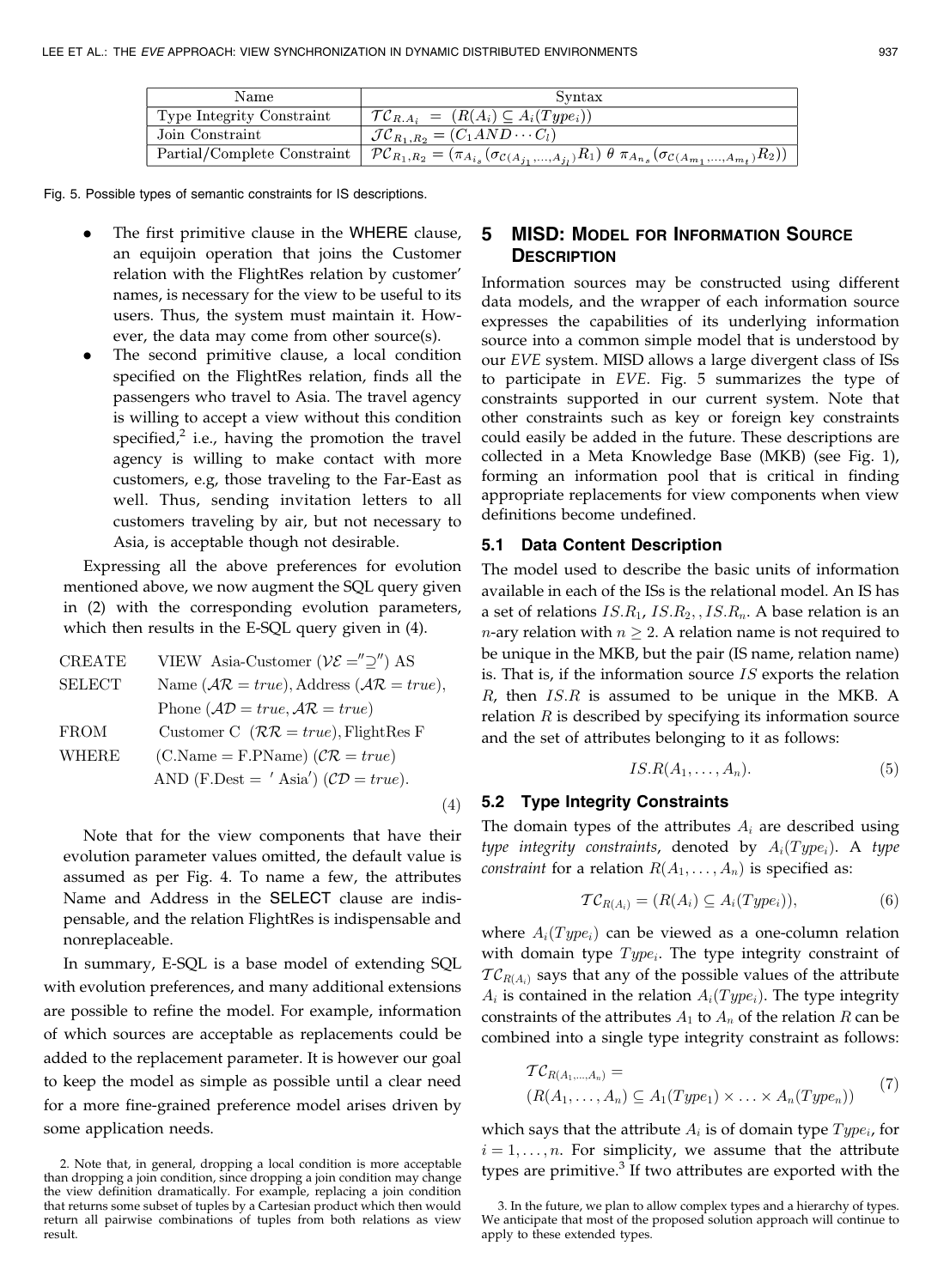| .IC   | Join Constraint                                                               |
|-------|-------------------------------------------------------------------------------|
| JC1   | $CustomerName = FlightRes.PName$                                              |
| $JC2$ | $\overline{(Customer. Name = Accident\_Ins. Holder) AND (Customer. Age > 1)}$ |
| J C3  | $CustomerName = ParticleDate.PName$                                           |
| JC4   | $Participate. TourID = Tour. TourID$                                          |
| JC5   | $FlightRes.PName = Accident\_Ins.Holder$                                      |

Fig. 6. Relevant join constraints for Example 2.

same name, they are assumed to have the same type (which must be reflected by the type integrity constraints for their relations).

### 5.3 Join Constraints

A join constraint between two relations  $R_1$  and  $R_2$ , denoted as  $JC_{R_1,R_2}$ , states that tuples in  $R_1$  and  $R_2$  can be meaningfully joined if the join condition, i.e., a conjunction of primitive clauses, is satisfied. If no join constraint is specified between two relations, then we consider any possible relationship between them to be coincidential, and, hence, will not attempt to join between them for replacement purposes. A generic join constraint is as follows:

$$
\mathcal{J}\mathcal{C}_{R_1,R_2} = (C_1 \text{ AND } \cdots \text{ AND } C_l), \tag{8}
$$

where  $C_1, \ldots, C_l$  are primitive clauses over the the attributes of  $R_1$  and  $R_2$ .

Example 4. Some of the join constraints for our running example presented in Section 3 are given in the table of Fig. 6.

### 5.4 Partial/Complete Information Constraints

A partial/complete (PC) constraint between two relations,  $R_1$ and  $R_2$ , states that a (horizontal and/or vertical) fragment of  $R_1$  is semantically contained or equivalent to a (horizontal and/or vertical) fragment of  $R_2$  at all times. EVE makes use of the  $PC$  constraints to decide if an evolved view extent is equivalent, subset of, or superset of the initial view extent. A generic  $PC$  information constraint between two relations,  $R_1$  and  $R_2$ , is specified as follows:

$$
\mathcal{PC}_{R_1,R_2} = (\pi_{A_{i_1},...,A_{i_k}}(\sigma_{\mathcal{C}(A_{j_1},...,A_{j_l})}R_1) \n\theta \pi_{A_{n_1},...,A_{n_k}}(\sigma_{\mathcal{C}(A_{m_1},...,A_{m_l})}R_2)),
$$
\n(9)

where  $A_{i_1}, \ldots, A_{i_k}, A_{j_1}, \ldots, A_{j_l}$  are attributes of  $R_1$ ;

$$
A_{n_1},\ldots,A_{n_k},A_{m_1},\ldots,A_{m_t}
$$

are attributes of

$$
R_2; \mathcal{TC}(R_1.A_{i_s}) = \mathcal{TC}(R_2.A_{n_s}),
$$

for  $s = 1, ..., k$ ; and  $\theta$  is  $\{\subseteq, \supseteq, \equiv\}$  for the partial ( $\subseteq$  and  $\supseteq$ ) or complete  $(\equiv)$  information contraint, respectively.

Example 5. Let Customer(Name, Address, Phone, Age) be a relation that maintains all the customer information at the headquarter site, and MABranch(Name, Address) be a relation that manages the customers who reside in Massachusetts. The  $PC$  constraint shown in (10) states

that the MABranch relation is contained in the Customer relation:

 $PC_{MABranch.Customer} =$  $(\pi_{Name, Address}(MABranch) \subseteq \pi_{Name,Address}(Customer)).$  $(10)$ 

### 6 VIEW EVOLUTION FOUNDATIONS

Given a schema change of an underlying IS, EVE finds views in the VKB affected by the schema change. The view synchronizer in EVE attempts to salvage these views by finding appropriate replacements for the affected view components. In this chapter, we first define what constitutes a "legal" view rewriting of an affected view and, then, introduce replacement strategies for substituting various affected view components.

# 6.1 Formal Foundation for View Synchronization

In this section, we give a formal definition of what is considered to be a legal view rewriting for a view which became obsolete after a schema change of an underlying information source. First, we introduce some basic definitions that are used in the legal view rewriting definition.

- Definition 2 (Affected View). A view is "affected" by a deleteattribute/delete-relation schema change if the deleted schema is referred to in the SELECT, FROM, and/or WHERE clause(s) of the view.
- Definition 3 (Amendable View). An affected view defined as above is "amendable", if none of affected view components has its evolution parameters set to (false, false).
- Definition 4 (Evolution Parameter Assignment). When a view component  $C'$  is used to replace an affected view component C, the evolution parameters associated with  $C'$ are set by the following rules:
	- $\bullet$  Rule 1. If  $C'$  is used to replace exactly one view component  $C$  of the original view  $V$ , the new evolution parameters are set to be the same as those of the original C. Note that C may be replaced by either one  $C'$  or possibly by more than one new view component. In this case, we say that each of the new view  $components C<sup>′</sup> replaces one view component, namely,$ C. (See Example 6).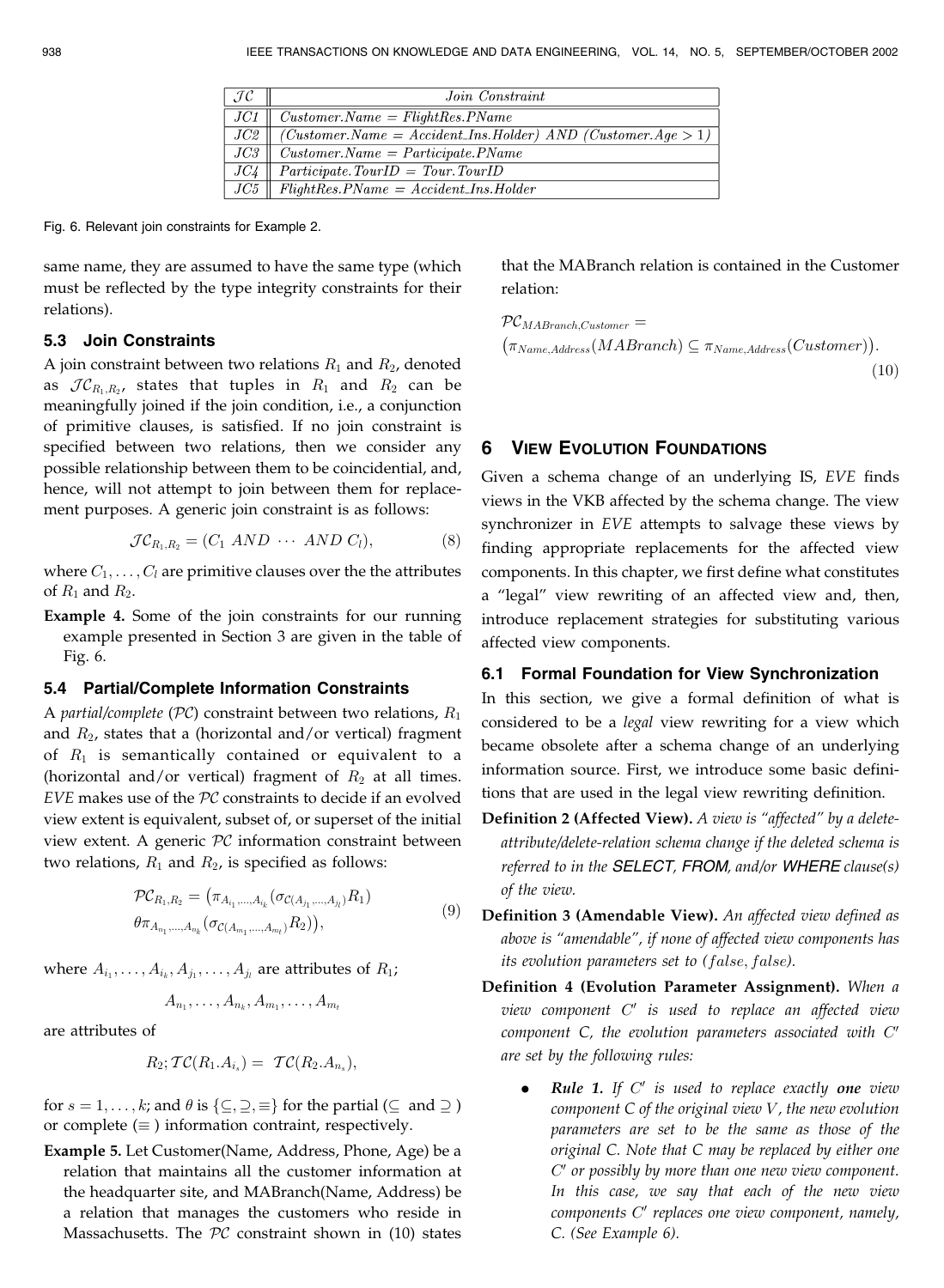**Rule 2.** Assume a new view component  $C'$  is used to replace several view components  $X_1, ..., X_k$  of the original view with evolution parameter settings being

$$
X_1(par_{1,1} = val_{1,1}, par_{1,2} = val_{1,2}), \ldots,
$$
  

$$
X_k(par_{k,1} = val_{k,1}, par_{k,2} = val_{k,2}),
$$

where  $par_{i,1}$  and  $par_{i,2}$  are view evolution parameters for  $X_i$  and  $val_{i,j} \in \{true, false\}$ . Then, we set the two evolution parameters of  $C'$  to

$$
(par_{C',1} = (val_{1,1}AND \cdots AND \ val_{k,1}), par_{C',2} = (val_{1,2}AND \cdots AND \ val_{k,2})).
$$

(See Example 7).

Next, we show examples applying Rules 1 and 2, respectively.

Example 6. An example when Rule 1 is applied is given first. Let a view  $V1$  be defined as follows:

| <b>CREATE</b> | VIEW Customer_In_BostonAS                |      |
|---------------|------------------------------------------|------|
| <b>SELECT</b> | $C. Phone(\mathcal{AR} = true), C. Name$ | (11) |
| <b>FROM</b>   | Customer C                               |      |
| WHERE         | $(C.City = ' Boston').$                  |      |

Assume the *Phone* attribute is deleted from the  $Customer$  relation. Note that  $Phone$  is referenced in the SELECT clause, but not in the WHERE clause. We further assume the view synchronizer finds a counterpart in another relation Phone Customer, which can be joined with Customer based on attributes other than Customer.Phone, i.e.,

 $\mathcal{J}\mathcal{C}_{\mathit{Customer},Phone\_Customer} =$  $(Customer. SSN = Phone\_Customer. SSN).$ 

Therefore, one rewriting is as follows:

| CREATE | VIEW Customer_In_Boston' AS       |      |
|--------|-----------------------------------|------|
| SELECT | $P. Phone (AR = true), C. Name$   |      |
| FROM   | $Customer\ C,$                    |      |
|        | Phone_Customer $P(RR = true)$     | (12) |
| WHERE  | $(C.City = ' Boston')$ AND        |      |
|        | $(C.SSN = P.SSN)$ $(CR = true)$ . |      |

In this example, the view component  $C. Phone$  and its associated evolution parameters ( $AR = true$ ) are replaced by three new view components, all of which are underlined in Query (12) (using Rule 1 from Definition 4). Each of the new view components has its evolution parameters set equal to that of the replaced view component, i.e., the replaceability parameter is true due to  $(A\mathcal{R} = true)$  and the dispensibility one takes on the default value due to  $AD$ having the default value.

Example 7. This example now shows how Rule 2 is applied. Let a view *Insured\_Participant* be defined as follows:

CREATE  
\nVIEW Insured-Participant AS  
\nSELECT  
\n
$$
P.PName (AD = false, AR = true),
$$
  
\n $P.Tour ID$   
\nFROM  
\n $Particle P, Accident Ins A$   
\nWHERE  
\n $(P.PName = A.Holder)$   
\n $(CD = true, CR = true).$ \n

Assume P:PName is deleted from its site. Note that P:PName is referenced in the SELECT and in the WHERE clauses. Therefore, one rewriting is as follows:

CREATE

\nVIEW Insured\_Participant' AS

\nSELECT

\n
$$
\frac{C.Name (\mathcal{AR} = true)}{P.TourID}
$$

\nFROM

\nParticipate P, Accident Ins A,

\nCustomer C (RR = true)

\n(14)

\nWHERE

\n
$$
\frac{(C.Name = A.Holder)}{(C.SSN = P.PSSN) (CR = true)}
$$

In this example, there are four new view components (underlined) in  $Insured\_Participant'$ . Two among the four, Customer in the FROM clause and  $(C. SSN =$  $P. PSSN$ ) in the WHERE clause, are brought in by the overall replacement process for replacing two affected view components—P:PName in the SELECT clause and  $(P.PName = A.Holder)$  in the WHERE clause of Insured Participant. Therefore, their evolution parameters are set using Rule 2. That is, the evolution parameters of *Customer* and  $(C. SSN = P.PSSN)$  are both set to (false, true).

- Definition 5 (Legal Rewriting). Given a schema change CC and an amendable view  $V$ ,  $V'$  is a legal view rewriting for  $V$  if the following properties hold:
	- P1. The view rewriting  $V'$  is not affected by the schema change CC, by either dropping or replacing the affected view components in V.
	- P2.  $V'$  is well-defined and can be evaluated in the evolved state of the MKB after the schema change. $4$  That is, any attributes and relations referred to in  $V'$  must be registered in the new state of the MKB.
	- P3. New view components are added to  $V'$  only if they are used to replace some view components in  $V$ . That is, new view components are introduced into  $V'$  with some purpose.
	- P4. The evolution preference conveyed by the evolution parameters (ignoring the view-extent parameter) specified in the view  $V$  are satisfied by  $V^{\prime}.$  That is, all the indispensable view components of  $V$  are preserved in  $V^{\prime}$  ,

4. We do not go into depth on how the MKB changes in this paper due to space limitations.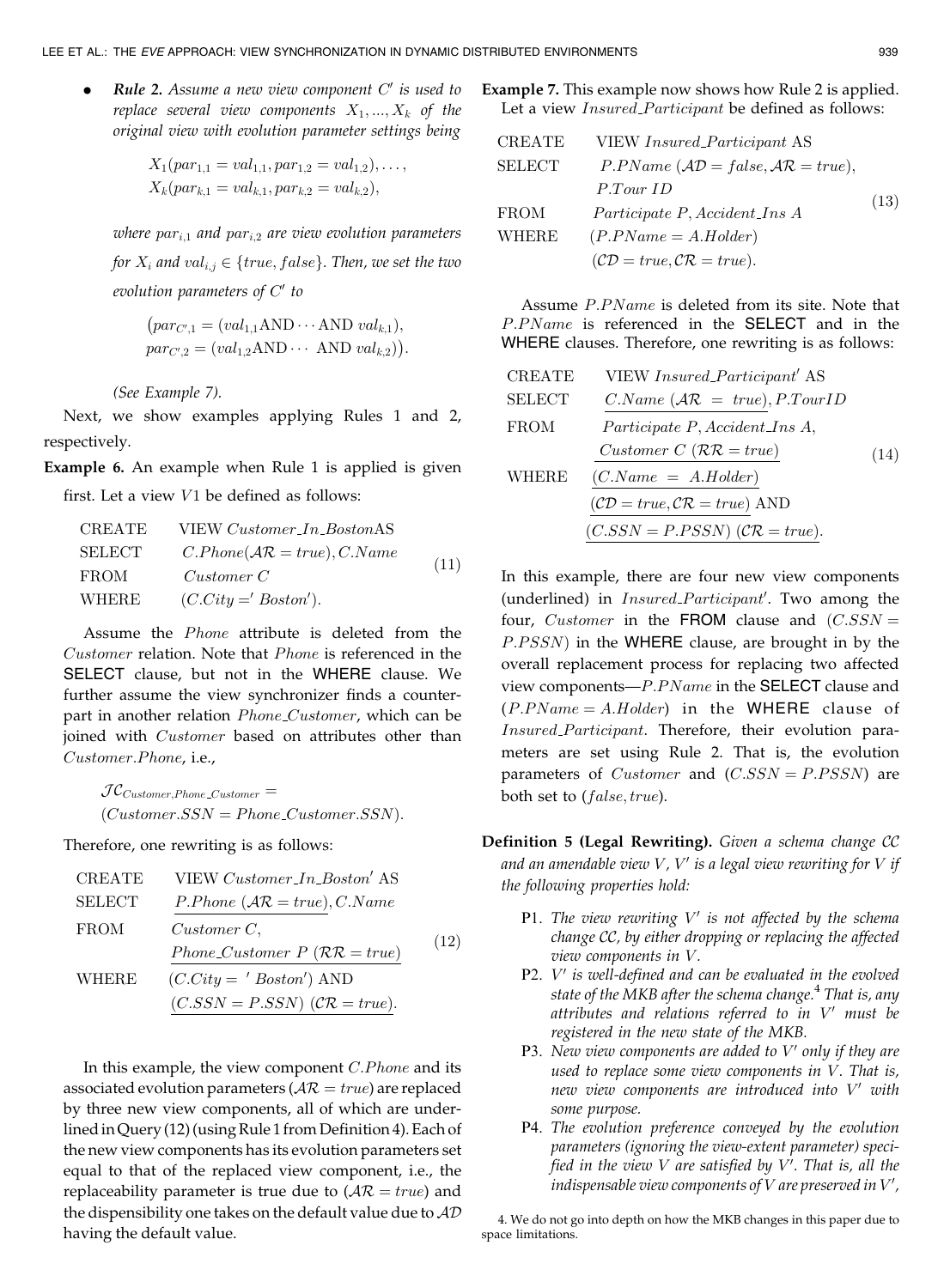and the nonreplaceable view components are not replaced with information taken from other sources.

P5. If the view-extent parameter is different than "approximate" (" $\approx$  "), then it must be satisfied by V'. i.e., the relationship between the view extents of  $V'$  and  $V$  is imposed by  $V\mathcal{E}'$ s value. If  $V'$  and V have different view interfaces, i.e., the new view definition  $V'$  preserves a subset of the attributes of V , we compare the projections on the common set of attributes in both views. To state it more formally, let  $Attr(V')$  and  $Attr(V)$  be the interfaces of  $V'$  and  $V$ , respectively, and the relationship between  $V'$  and  $V$  be defined by (15).

$$
\pi_{Attr(V) \cap Attr(V')}(V') \phi \pi_{Attr(V) \cap Attr(V')}(V). \tag{15}
$$

The view-extent parameter  $V\mathcal{E} = \delta$  is satisfied, if the following relationship between  $\delta$  and  $\phi$  holds:

if view-extent parameter  $V\mathcal{E}$  is " $\equiv$ ", then  $\phi$  must be " $\equiv$ "; if view-extent parameter  $V\mathcal{E}$  is" $\subseteq$ ", then  $\phi$  must be " $\subseteq$ " or" $\equiv$ "; and if view-extent parameter  $V\mathcal{E}$  is  $\mathcal{V} \supset \mathcal{V}$ , then  $\phi$  must be  $\mathcal{V} \supset \mathcal{V}$  or  $\mathcal{V} \equiv \mathcal{V}$ .

 $(16)$ 

P6. If a view component of  $V$  is preserved in the view rewriting  $V'$ , then the evolution parameters attached to it remain the same as those of the original view component. For new view components of  $V'$ , the evolution parameters are set according to the assignment rules defined in Definition 4.

### 6.2 Replacement Strategies

In this section, we give formal descriptions of what are considered to be legal replacements for affected view components under a schema change. Any replacement strategy that follows these guidelines can then be proven to be consistent with the evolution semantics of E-SQL views as defined in Section 4. The proposed substitution guidelines represent the foundation based on which we will validate that the EVE approach can indeed achieve view preservation in many situations where conventional view management systems would have to declare the affected views to be undefined.

### 6.2.1 Principles of Attribute Substitution

When an attribute  $R.A$  referred in the view  $V$  (in the SELECT or WHERE clauses) is deleted from its site, the view synchronizer attempts to find a substitute to replace the deleted attribute, if replacing  $R.A$  is permitted. An attribute  $S.B$  is said to be an *appropriate substitute* for  $R.A$  if the following conditions are satisfied.

Condition 1 (Type Match Condition). This condition requires that  $S.B$  has the same domain type as the attribute R:A. That is, there exist in MKB the following constraints for some type  $Type_1$ :

1. 
$$
TC(S.B) = (S(B) \subseteq Type_1)
$$
 and

$$
2. \quad \mathcal{TC}(R.A) = (R(A) \subseteq Type_1).
$$

Condition 2 (Tuple Linkage Condition). This requirement demands that there exists a meaningful join relationship between the relations  $R$  and  $S$  which indicates to us that it is semantically meaningful to join the two relations on those attributes. In some cases, the extents of the two relations may be identical by coincidence even if their semantic meaning is unrelated, and should not be used to replace one another. In our model, this means that there exists a join constraint in the MKB between  $R$  and  $S$  such that the attribute  $R.A$  is not used in the join condition:

$$
\mathcal{J}\mathcal{C}_{R,S} = (C_1(\bar{J}_1) \; AND \cdots \; AND \; C_m(\bar{J}_m)) = \mathcal{C}(\bar{J}), \; (17)
$$

where for all  $1\leq i\leq m$  ,  $\bar{J}_i$  denotes an ordered list of attributes defined for R or S,  $C_i(\bar{J}_i)$  is a primitive clause involving those attributes, and  $A \not\in (\bar{J}_1 \cup \ldots \cup \bar{J}_m)$ . We use the expression  $\mathcal{C}(\bar{J})$  to denote the conjunction of all primitive clauses in  $\mathcal{J}\mathcal{C}_{RS}$ where  $\bar{J}=\bar{J}_1\cup\ldots\cup\bar{J}_m$ . In short,  $\mathcal{C}(\bar{J})$  is a predicate over R and S not making use of attribute R.A.

Condition 3 (Extent Satisfaction Condition). We also need some knowledge about the extent relationships between the relation R and the relation S used as its replacement, which in our model would typically be expressed by some PC or so called containment constraint. For this, let us assume the value of the view-extent parameter of the view  $V$  to be  $\delta$ . We then impose the extent condition given in (18):

$$
\pi_{((Attr(V)\cap Attr(R))\backslash\{R.A\})\cup\{S.B\}}(R \bowtie_{\mathcal{C}(\bar{J})} S)
$$
\n
$$
\phi\pi_{((Attr(V)\cap Attr(R))\backslash\{R.A\})\cup\{R.A\}}(R),
$$
\n(18)

where  $C(J)$  is the join condition defined by Condition 2, that is R and S are joined using this join criteria given as semantically-correct by the MKB. And  $Attr(V)$  represents all the attributes referred in the SELECT and WHERE clauses of the view *V*.  $((Attr(V) \cap Attr(R))$  denotes all attributes of R that are in the view (both in the old and new view), except for R.A and S.B with R.A being replaced by S.B. The above equation thus indicates that if we take all attributes of R used in the view extended by the attribute S.B, where S.B is joined to the remainder using the join constraint from Condition 2, then all such new tuples are in the required extent relationship with the original tuples from R. Note that the projection lists in the above (18) represent ordered sets with the attribute R:A on the right hand side having the same position as the attribute  $S.B$  on the left hand side. The extent relationship operator  $\phi$  in (18) must satisfy the conditions imposed in (16) with respect to the view-extent parameter  $V\mathcal{E}$ , unless  $V\mathcal{E} = \infty$ . If  $V\mathcal{E} = \mathbb{Z}^n$ , then, of course, no rigid extent requirements need to be imposed. The above condition stated more formally in (18) is sufficient to assure that the view-extent parameter  $\mathcal{VE}$  is always satisfied.

The following theorem states that Conditions 1, 2, and 3 are sufficient to obtain a legal rewriting by using the attribute  $S.B$ for replacing the attribute  $R.A$  in a view definition. By Definition 5, a rewriting is legal if its view-extent parameter  $VE$  is satisfied.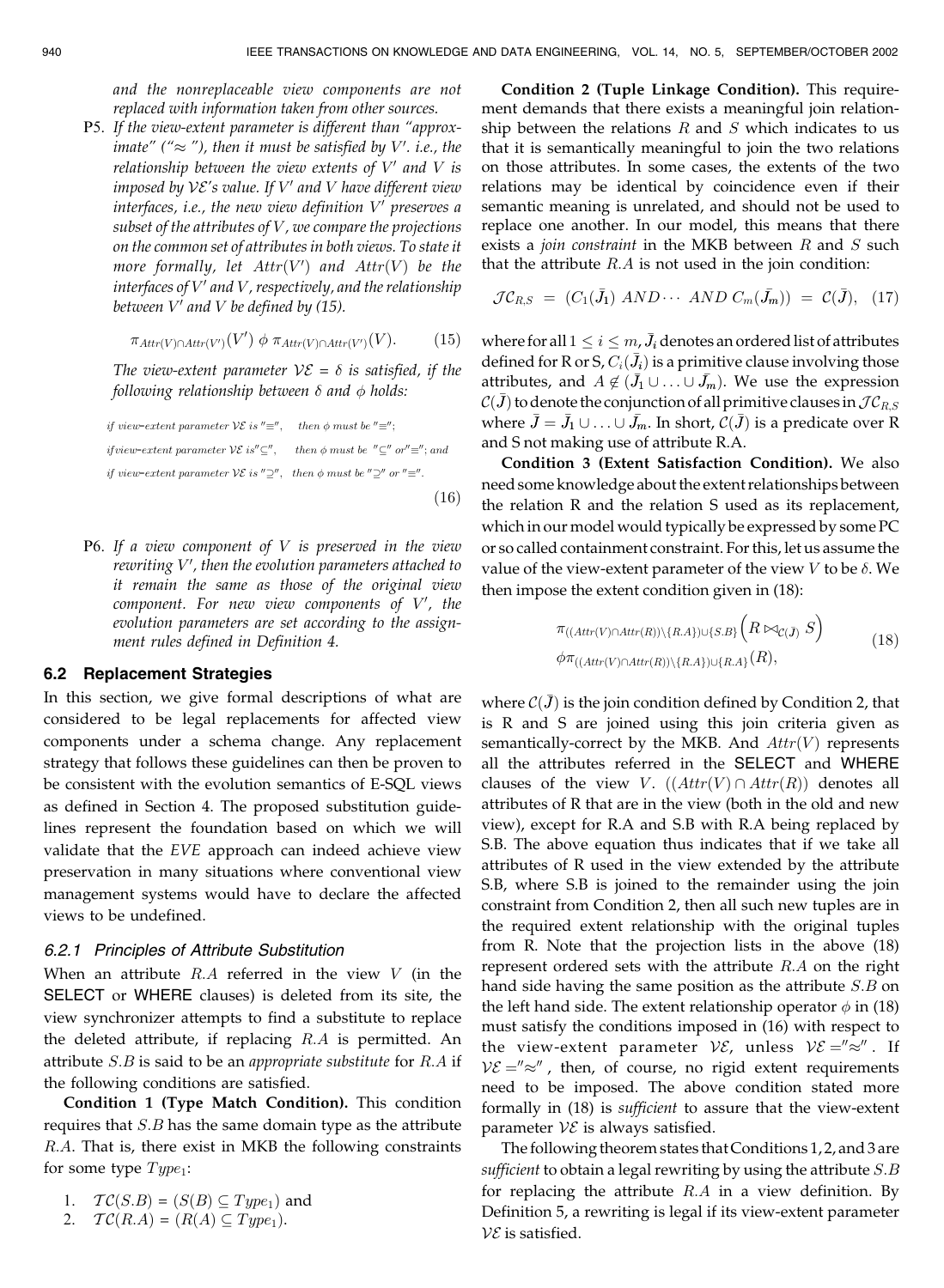#### **Theorem 1.** Let a view  $V$  be defined as follows:

$$
\begin{array}{ll}\n\text{CREATE} & \text{VIEW } V(\mathcal{VE} = \delta) \text{ AS} \\
\text{SELECT} & R.A, R.\bar{D}, R_1.\bar{D}_1, \dots, R_n.\bar{D}_n \\
\text{FROM} & R, R_1, \dots, R_n \\
\text{WHERE} & \mathcal{CV}(\bar{W}),\n\end{array} \tag{19}
$$

where  $R.A \notin R.\overline{D}$ .

Let  $S$  and  $S.B$  be a relation and one of its attributes, respectively, that satisfy Conditions 1, 2, and 3. Let the view  $V'$  be obtained from  $V$  by replacing all occurrences of the attribute  $R.A$  in the view  $V$  with the attribute  $S.B$  and adding the condition  $C(\bar{J})$  from the join constraint  $\mathcal{J} \mathcal{C}_{RS}$  defined in (17) to the WHERE clause.  $V'$  obtained in this way is shown in (20) (where the new view components are underlined).

| $S.B, R.\bar{D}, R_1.D_1, \ldots, R_n.D_n$<br>$\operatorname{SELECT}$                     |      |
|-------------------------------------------------------------------------------------------|------|
|                                                                                           |      |
| FROM<br>$S, R, R_1, \ldots, R_n$                                                          | (20) |
| $\mathcal{CV}((\bar{W}\setminus\{R.A\})\cup\{S.B\})$ AND $\mathcal{C}(\bar{J}),$<br>WHERE |      |

where  $\mathcal{CV}((\bar{W}\setminus\{R.A\})\cup\{S.B\})$  is the conjunction of primitive clauses in the WHERE clause of the view  $V$  defined in  $(19)$  where all occurrences of the attribute  $R.A$  were replaced by the attribute S.B.

Then,  $\check{V}'$   $\delta$   $V$ .

In the view definition in (19), we assume that  $R_i.D_i$ denotes a subset of attributes from relation  $R_i$  projected out in this view. And,  $CV(\bar{W})$  is a complex condition over possibly all relations  $R, R_1, \ldots, R_n$  in the FROM clause. Now, let us assume that S and S.B are a relation and a corresponding attribute respectively that according to above meet all attribute substitution criteria (that is, Conditions 1, 2, and 3). This means that by Condition 2, there exists a join constraint for R and S in the MKB along the line of the Tuple Linkage Condition, and by Condition 3, there exists a PC constraint in the MKB along the line of the Extent relationship. Then, we can rewrite V simply by 1) replacing R.A by S.B everywhere in V and 2) by adding the required condition (taken from the join constraint from Condition 2) between R and S to link S with the view in a semantically meaningful manner. This replacement is exactly what is more formally listed in (20).

Proof. The proof for this theorem is lengthy and, thus, is given in the appendix (Appendix A) instead.

The following lemmas are now special cases of  $PCs$  and  $JCs$  constraints that are sufficient to assure that Conditions 1, 2, and 3 hold. When we know that the three conditions hold, then this in turn by Theorem 1 would imply that in these cases, the relation  $S$  corresponds to a good replacement for relation R. Thus, these theorems below establish guidelines as to what meta knowledge in the form of  $PCs$  and  $JCs$ constraints would be sufficient for a replacement to be considered legal. In other words, it provides us with situations when Theorem 1 is applicable.

**Lemma 1.** Let V be defined as in (19) and  $\delta = \mathbf{N} \supseteq \mathbf{N}$ . Let S be a relation with the following constraints:

I. 
$$
\mathcal{IC}_{R,S} = (R.\bar{A}_1 = S.\bar{B}_1) \text{ with } A \notin \bar{A}_1;
$$
  
II. 
$$
\mathcal{PC}_{R,S} = (\pi_{R.\bar{A}}(R) \subseteq \pi_{S.\bar{B}}(S)) \text{ with}
$$
  
1.

$$
R.A \in R.\bar{A}, R.\bar{A}_1 \subseteq R.\bar{A},
$$
  
Attr(V)  $\cap$ Attr(R)  $\subseteq$  R.\bar{A};

and

2. 
$$
S.B \in S.\bar{B}
$$
,  $S.\bar{B_1} \subseteq S.\bar{B}$ ;

3. R.A, R. $\bar{A}_1$ , and S.B, S. $\bar{B}_1$  have the same position in the attribute vectors  $R.A$  and  $S.B$ , respectively.

Then, Conditions 1, 2, and 3 are satisfied for  $\phi = \Delta^0$  for the relation  $S$  and the attribute  $S.B.$ 

Lemma 1 examines now the special case that " $VE = 2$ ", i.e., that the new view extent will be a superset or equal to the old view extent. In this case, Constraint (I) in the above lemma assures that the join constraint between R and S required by the Tuple Linkage Condition indeed exists in the MKB. In particular, it assures that the attribute R.A, to be dropped from R by this attribute substitution will not be used by this join condition. Hence, the Tuple Linkage Condition (Condition 2) then holds. Constraint (II) in the above lemma assures that relation R and its replacement relation S stand in the right extent relationship. It is, of course, sufficient to only consider in this attributes of R that are used in the view, the other ones are irrelevant. This first assures the Type Match condition (Condition 1) to also hold. Finally, Constraint (II) assures that all tuples of R for the attributes of interest are all contained in S, including the attributes used by the "join criteria." Hence, R joined with S on this join field given by Constraint (I) in Lemma 1 will get us all the old extent of R back and possibly some additional tuples. Since  $R'' \subseteq'' S$ , we have  $\phi ='' \subseteq''$ .

**Lemma 2.** Let V be defined as in (19) and  $\delta = \underline{v} \subseteq \underline{v}$ . Let S be a relation with the following costraints:

I.  $\mathcal{J}\mathcal{C}_{R,S} = (R.\bar{A}_1 = S.\bar{B}_1 \text{ AND } \{\mathcal{C}(\bar{J})\} \text{ with } A \notin$  $(\bar{A}_1 \cup \bar{J})$  and  $\mathcal{C}(\bar{J})$  a conjunction of local<sup>5</sup> primitive clauses.

II. 
$$
\mathcal{PC}_{R,S} = (\pi_{R,\bar{A}}(R) \supseteq \pi_{S,\bar{B}}(S))
$$
 with

1.

$$
R.A \in R.\bar{A}, R.\bar{A_1} \subseteq R.\bar{A},
$$
  
Attr(V)  $\cap$  Attr(R)  $\subseteq$  R.\bar{A},

and

- 2.  $S.B \in S.\bar{B}$ ,  $S.\bar{B_1} \subseteq S.\bar{B}$ ,
- 3.  $R.A$ ,  $R.A$ <sub>1</sub> and  $S.B$ ,  $S.B$ <sub>1</sub> have the same position in the attribute vectors  $R.\bar{A}$  and  $S.\bar{B}$ , respectively.

5. A local primitive clause is a predicate having only one attribute (e.g.,  $R.C > 20$ ).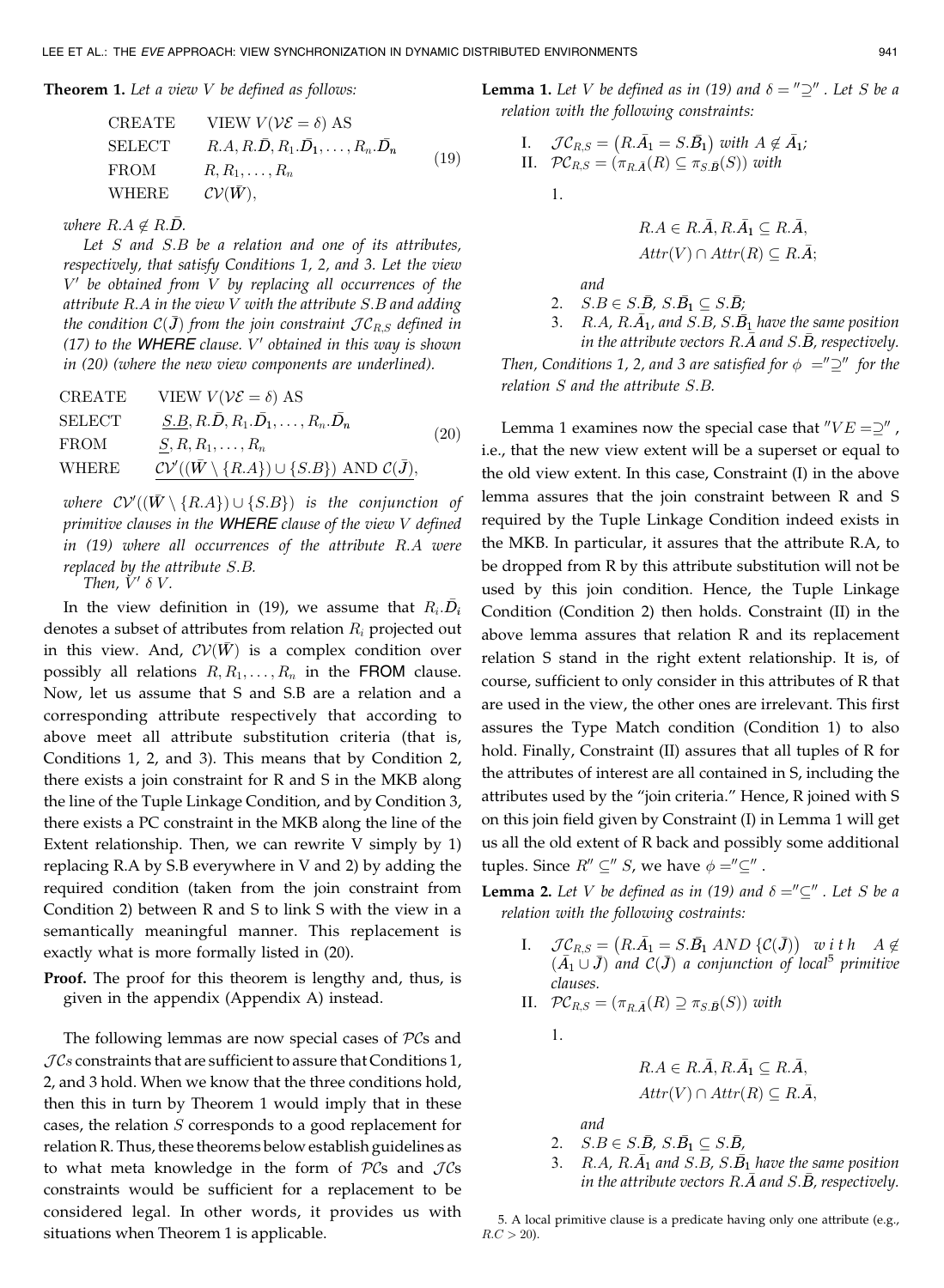Then, Conditions 1, 2, and 3 are satisfied for  $\phi = \alpha \subseteq \alpha$  for the relation  $S$  and the attribute  $S.B.$ 

Lemma 2 instead examines the case that  $VE = \sqrt{\frac{C}{m}}$ , i.e., that we must assure that the view rewriting process produces a smaller or equal extent than the old view extent when replacing R.A by S.B. This is very similar to Lemma 1, requiring that both an appropriate join and PC constraint can be identified. The main difference now is that additional conditions may be placed on JC that further restrict what the output view may hold in terms of its extent. Given that S is possibly smaller in terms of number of tuples than R, then it may, of course, be possible that the final view extent may also be smaller when using the attribute from S instead from R.

The above lemmas are special cases of Theorem 1 and their proofs are similiar to the one of Theorem 1 (See Appendix A). They are omitted here.

#### 6.2.2 Principles of Relation Substitution

When a relation  $IS_1.R$  referred to in the FROM clause of a view  $V$  is deleted from its site, the view synchronizer will under certain conditions, e.g., checking the relevant evolution parameters to see whether the view  $V$  can be evolved, attempt to find a substitution for it. In this case, we do not require any join constraint between R and S, since R will be completed removed and, thus, replaced by S. Instead, the conditions set up below check that a) S has all necessary attributes in its interface and b) that the subchunk of S used in the rewritten view will indeed stand in a correct set relationship with the extent of R. This replacement of a complete relation is thus simpler than just replacing one attribute as done in Section 6.2.1.

A relation  $IS_2.S$  is said to be an appropriate substitute for  $IS_1.R$  if the following three conditions are satisfied.

Condition 1 (Type Match Condition). All attributes of relation  $S$  that are used as replacements for attributes of relation  $R$  must have the same domain type, respectively, i.e., there exist type constraints:  $TC(A) = (R(A) \subseteq A(Type))$ and  $TC(B) = (S(B) \subseteq B(Type)$  in the MKB for all attribute pairs  $(R.A, S.B)$  used for substitution.

Condition 2 (Minimal Preservation Condition). This condition requires that relation  $S$  must contain  $at$  least the corresponding attributes of the relation  $R$  that are indispensable and replaceable in the view  $V$ . That is, all the attributes of R in the SELECT clause with  $AD = false$  and  $AR = true$  and all the attributes of the relation R that appear in the WHERE clause in a condition C with  $CD = false$  and  $CR = true$  must have acceptable counterparts in relation S. Otherwise, the new view using S would no longer be legal by Definition 5.

This requirement can now formally be stated as given below. We use the notation  $Attr(V(R))_{\text{SELECT}}(d, r)$  to denote all the attributes of the relation  $R$  from the SELECT clause with the evolution parameters set to  $d$  and  $r$  ( $d$  and  $r$  can be false or true), respectively:

$$
Attr(V(R))_{\text{SELECT}}(d, r) = \{R.A \mid R.A \text{ in SELECT clause}, \newline \mathcal{AD}(R.A) = d, \mathcal{AR}(R.A) = r\}.
$$
\n(21)

And, we use  $Attr(V(R))_{WHERE}(d, r)$ , for the set of all the attributes of relation  $R$  used in primitive clauses of the WHERE clause which have the evolution parameters set to  $d$  and  $r$ , respectively:

 $Attr(V(R))_{\text{WHERE}}(d,r) = \{RA \mid R.A \text{ in a condition } C \text{ from }$ WHERE clause,  $\mathcal{CD}(C) = d, \mathcal{CR}(C) = r$ .

$$
(22)
$$

With the notations defined above, we can formally state the minimal preservation condition as: **Case 1.**  $V\mathcal{E} = \mathcal{E}' \subseteq \mathcal{E}$  or  $\mathcal{E}' = \mathcal{E}'$ .

$$
Attr(V(R))_{\text{SELECT}}(false, true)
$$
  
\n
$$
\cup \text{Attr}(V(R))_{\text{WHERE}}(false, false)
$$
  
\n
$$
\cup \text{Attr}(V(R))_{\text{WHERE}}(false, true)
$$
  
\n
$$
\cup \text{Attr}(V(R))_{\text{WHERE}}(true, false)
$$
  
\n
$$
\cup \text{Attr}(V(R))_{\text{WHERE}}(true, true) \subseteq S.
$$
 (23)

Case 2.  $V\mathcal{E} = \mathbb{Z}^n$ .

$$
Attr(V(R))_{\text{SELECT}}(false, true) \cup
$$
  

$$
Attr(V(R))_{\text{WHERE}}(false, true) \subseteq S.
$$
 (24)

In short, the minimal preservation constraint states that all attributes of  $R$  that are essential for the view (i.e., the indispensable attributes) and replaceable (i.e., their attribute-replaceable evolution parameter values are set to true) must be obtained from S. Moreover, if the view-extent evolution parameter is  $^{\prime\prime} \subseteq^{\prime\prime}$ , then all attributes of R used in the WHERE clause must have replacements in  $S$  (we cannot drop a condition from the WHERE clause and still have the view-extent evolution parameter satisfied). Clearly, this is a necessary (but not sufficient) condition in order for the relation  $R$  to be replaced by  $S$ .

Condition 3 (Extent Satisfaction Condition). Since our goal is to replace R by S, we must determine their extent relationship. Let the value of the view-extent parameter of the view  $V$  be  $\delta$ . The following condition is *sufficient* to have the view-extent parameter  $V\mathcal{E}$  satisfied:

$$
\pi_{\bar{B}}(S) \phi \pi_{\bar{A}}(R), \tag{25}
$$

where  $\overline{A} \in R$  must be a superset of the attributes covered by S (i.e., attributes mentioned in the minimal preservation condition) and  $\bar{B}$  refers to the attributes in S that are used as replacements for attributes  $R.\bar{A}$ . This just says that all subtuples in the view are in the correct extent relationship by this view evolution constraint.

Thus, the following conditions must hold: **Case 1.**  $V\mathcal{E} = \mathcal{C}' \subseteq \mathcal{C}$  or  $\mathcal{C}' \equiv \mathcal{C}$ .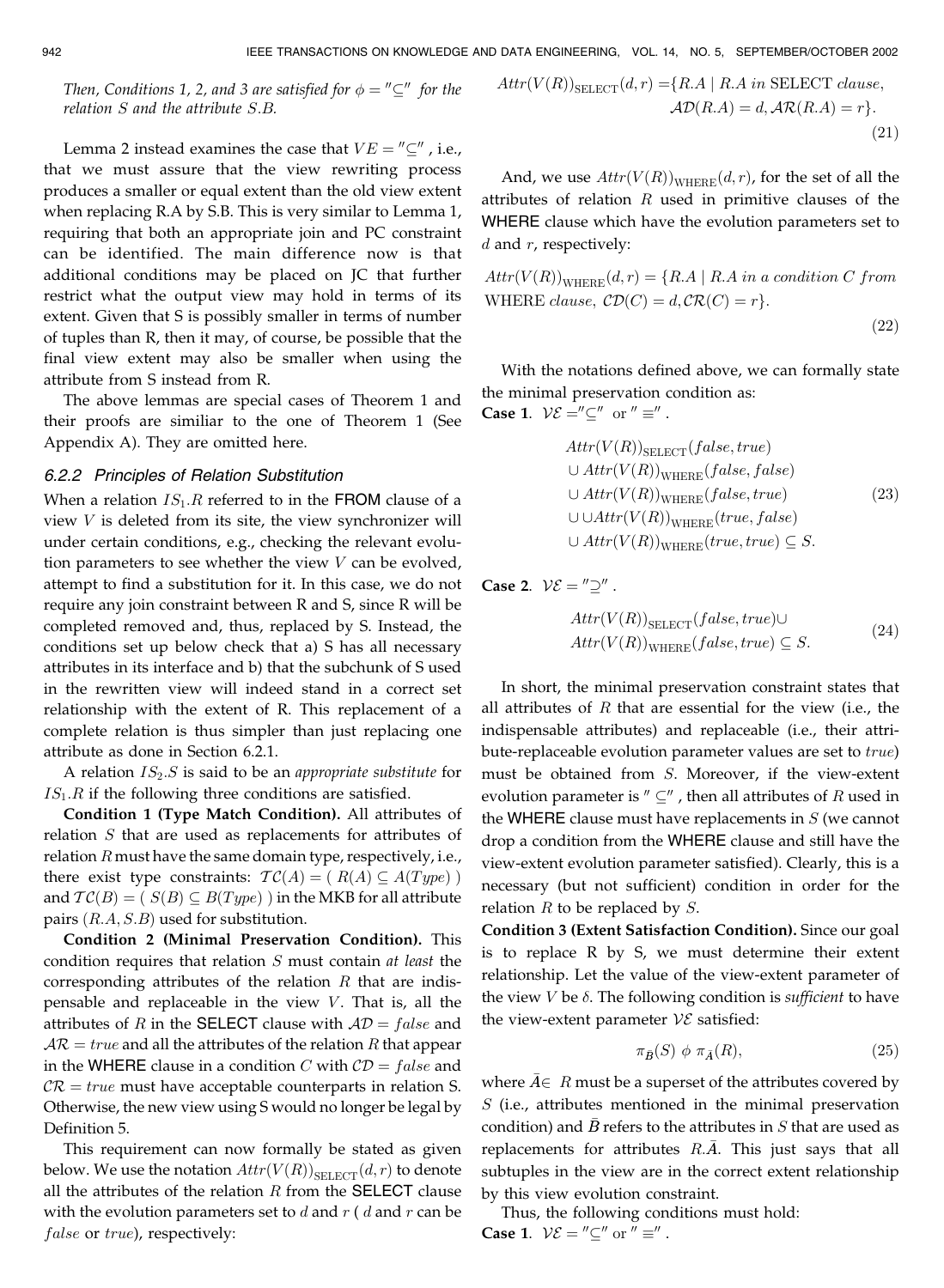$$
Attr(V(R))_{\text{SELECT}}(false, true)
$$
  
\n
$$
\cup \text{Attr}(V(R))_{\text{WHERE}}(false, false)
$$
  
\n
$$
\cup \text{Attr}(V(R))_{\text{WHERE}}(false, true) \cup
$$
  
\n
$$
\cup \text{Attr}(V(R))_{\text{WHERE}}(true, false)
$$
  
\n
$$
\cup \text{Attr}(V(R))_{\text{WHERE}}(true, true) \subseteq \overline{A}.
$$
 (26)

The first part of this equation simply states that any attribute projected by the view and is not dispensible must be kept. The remainder of this equation then states that all attributes used to constrain the original view, i.e., used in conditions in the WHERE clause, must still be preserved in the new rewritten view, otherwise it is guaranteed to be a subset of the old view.

Case 2.  $V\mathcal{E} = \mathbb{Z}^n$ .

$$
Attr(V(R))_{\text{SELECT}}(false, true) \cup
$$
  

$$
Attr(V(R))_{\text{WHERE}}(false, true) \subseteq \bar{A}.
$$
 (27)

In this case, the first part of this equation remains unchanged. The second part however now only assures that the attributes used in conditions that are replacable but not dispensible are preserved. We no longer have to assure that the extent is a subset, hence having dropped some of the original predicates from the WHERE clause will be acceptable.

Finally, we also require that the values of  $\delta$  and  $\phi$  must satisfy the property from (16), unless the value of the viewextent parameter has no rigid constraint and is "approximate", i.e.,  $\delta \neq \infty$ . This assures that the extent relationship of the old with the new view alignes up in the same subset relationship as the old relation R with the new relation S.

The above three conditions are sufficient to have the view-extent evolution parameter  $\mathcal{VE}$  satisfied when S is used to replace the relation  $R$ . Note that they are however not necessary. This is exactly what is stated in a formal manner in the following theorem.

**Theorem 2.** Let a view  $V$  be defined as follows:

$$
\begin{array}{ll}\n\text{CREATE} & \text{VIEW } V \ (\mathcal{VE} = \delta) \text{ AS} \\
\text{SELECT} & R.\bar{D}, R_1.\bar{D}_1, \dots, R_n.\bar{D}_n \\
\text{FROM} & R, R_1, \dots, R_n \\
\text{WHERE} & \mathcal{CV}(\bar{W}),\n\end{array} \tag{28}
$$

where all attributes of  $R$  in  $\bar{W}$  are denoted by  $R.\bar{D'}$ , and all other notations are otherwise equal to those in the view definition in Theorem 1.

Let S be a relation that satisfies Conditions 1, 2, and 3 for relation substitution. Let the view  $V'$  be obtained from  $V$  by replacing  $R$  with  $S$  and replacing all the attributes of  $R$  with the corresponding attributes of  $S$ .  $V'$  obtained in this way is shown in (29) (where the new view components are underlined).

| <b>CREATE</b> | VIEW V' ( $v \mathcal{E} = \delta$ ) AS                        |      |
|---------------|----------------------------------------------------------------|------|
| SELECT        | $S.F, R_1.D_1, \ldots, R_n.D_n$                                |      |
| <b>FROM</b>   | $S, R_1, \ldots, R_n$                                          | (29) |
| WHERE         | $\mathcal{CV}'((\bar{W}\setminus R.\bar{D'})\cup S.\bar{F'}).$ |      |

In (29),  $S.\bar{F}$  are the attributes from  $S.\bar{B}$  corresponding to the attributes from  $R.\bar{A}\cap R.\bar{D}.$  S. $\bar{F}^{\prime}$  are the attributes from  $S.\bar{B}$ corresponding to the attributes from  $R.\bar{A}\cap R.\bar{D'}$ . CV'(( $\bar{W}\setminus\bar{0}$  $R.\bar{D}^{\prime}) \cup S.\bar{F}^{\prime}$ ) is the conjunction of primitive clauses in the WHERE clause of the view  $V$  defined in (28) where all occurrences of the attributes  $R.\bar{D}'$  were replaced by the corresponding attributes in  $S.\bar{F}$  or the conditions containing attributes from  $R.\bar{D}'$  were dropped (if it is legal to do so). Then,  $V'$   $\delta V$ .

In (29), the attributes  $S.\bar{F}$  from  $S.\bar{B}$  are used to denote correspondances with the attributes from  $R.\bar{A} \cap R.\bar{D}$ . For those, we can observe the following. From Conditions 2 and 3, we have that  $S.\bar{F}$  corresponds to a superset of the attributes in  $Attr(V(R))_{\text{SELECT}}(false, true)$ . Similarly, S.F', refers to the attributes from  $S.\bar{B}$  that correspond to the attributes from  $R.\bar{A} \cap R.\bar{D'}$ . From Conditions 2 and 3, we have that this must be the set of all the attributes of  $R$  from the WHERE clause in Case 1 and, in Case 2, it contains at least the attributes from  $Attr(V(R))_{WHERE}(false, true)$ .

Proof. The proof for this theorem is lengthy and, thus, is given in the appendix (Appendix B) instead.

# 7 VIEW SYNCHRONIZATION ALGORITHMS

In this section, we present the view synchronization algorithms which serve as proof of concept that adaptability of views can indeed be achieved within our proposed EVE framework. For the remainder, we make the following simplifying assumptions:

- A relation  $R$  appears in the FROM clause only once.
- At least one attribute of  $R$  is referenced in the SELECT and/or WHERE clause, i.e., no redundant relations are listed in the FROM clause.
- We consider precisely-defined view queries only and not loosely-specified ones as studied in [29]. This means that view queries are assumed to prefix the names of relations and attributes with the identifiers of the ISs to which they belong to, if needed to disambiguiate names.

We believe our solution approach could be easily adapted for a more general case when the assumptions are relaxed. The schema changes supported in EVE and, thus, treated below are listed next:

- 1. del-attr(IS.R.A): delete the attribute A from the relation  $R$  residing at site  $IS$ .
- 2. add-attr(IS.R.A): add an attribute A to the relation  $R$ at site IS.
- 3. chg-attr-name(IS.R.A,B): change an attribute's name from  $A$  to  $B$  in the relation  $R$  at site  $IS$ .
- 4. del-rel(IS.R): delete the relation  $R$  from the site  $IS$ .
- 5. add-rel(IS.R): add a relation  $R$  to the site  $IS$ .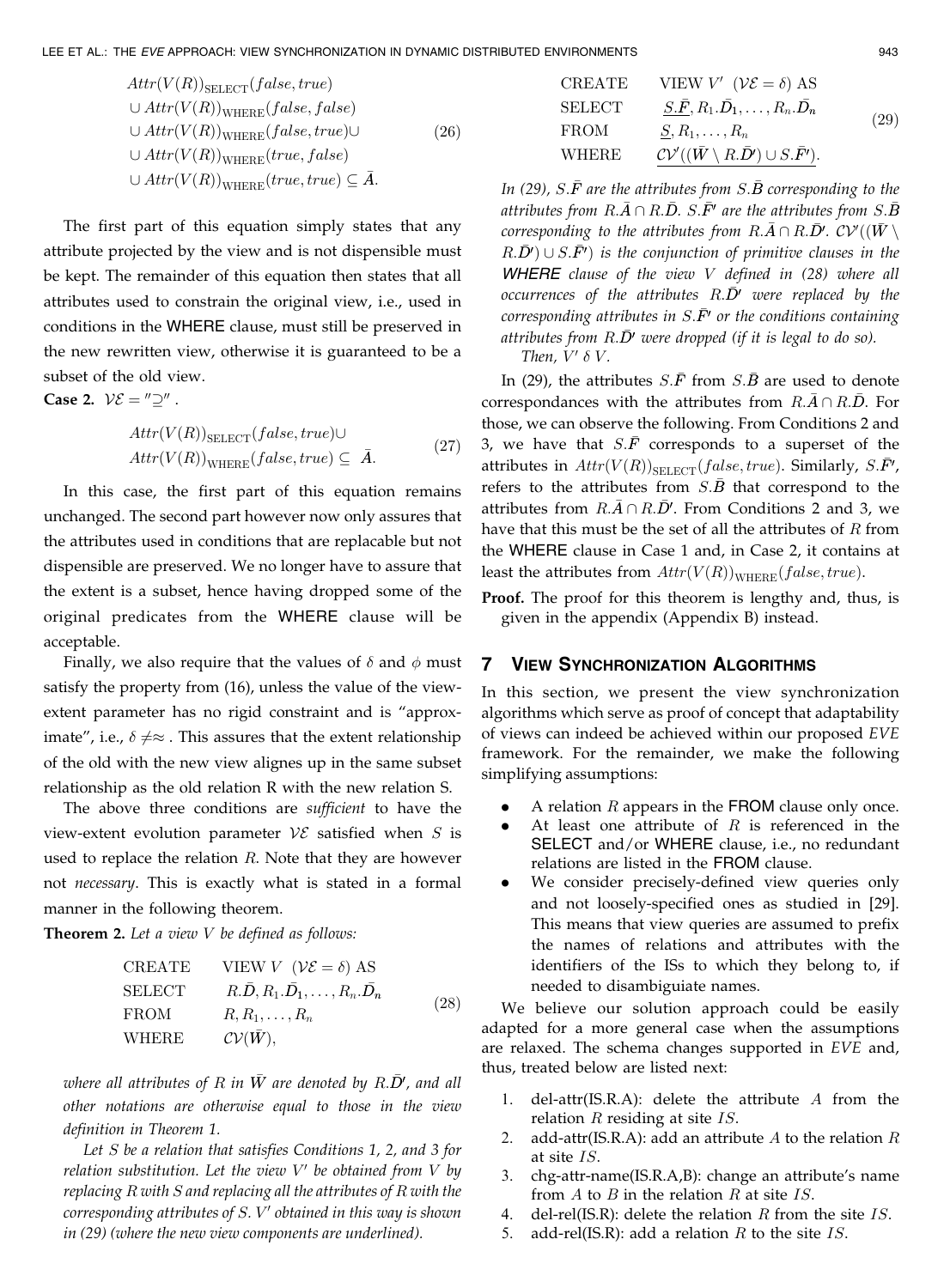6. chg-rel-name(IS.R,S): change the relation's name from  $R$  to  $S$  at site  $IS$ .

# 7.1 The Delete-Attribute Evolution Operator-del-attr $(IS_1.R.A)$

Deleting the attribute  $A$  from  $IS_1.R$  could potentially affect a view  $V$  in three ways:

- 1. A appears in the SELECT clause of  $V$  only.
- 2.  $A$  appears in the WHERE clause of  $V$  only.
- 3. A appears in both the SELECT and WHERE clauses of  $V$  (i.e., a combination of cases 1 and 2).

Below, we now provide solutions to each of these three cases one by one.

Case 1.  $A$  appears in the SELECT clause of  $V$  only.

When an attribute is deleted from the SELECT clause, the view synchronizer decides whether  $V$  is amendable by taking the attribute's attribute-dispensable AD and attributereplaceable  $AR$  parameters, and the view-extent  $VE$  parameter into account to decide whether the affected view can be evolved into a valid view definition. The view evolution algorithm (VEA) for this case is listed below.

```
(Algorithm 1) VEA-delete-attribute(A,SELECT).
00. Success = TRUE
01. IF attribute-replaceable (A) = FALSE
02. THEN IF attribute-dispensable (A) = TRUE
03. THEN drop A from V /* report success */
04. ELSE /* attribute-dispensable (A) = FALSE */05. Success = FALSE /* report failure */06. END IF
07. ELSE /* attribute-replaceable (A) = TRUE */
08. IF attribute-dispensable (A) = TRUE
09. THEN find-substitute-select (A, B)
            /* see Section 6.2.1 */
10. IF found
11. THEN replace-attribute (A,B)
              /* report success */
12. ELSE /* not found */
13. drop A from V
                     /* report success */
14. END IF
15. ELSE /* attribute-dispensable (A) = false */16. find-substitute-select (A, B)
                    /* see Section 6.2.1 */
17. IF found
18. THEN replace-attribute (A,B)
              /* report success */
19. ELSE /* not found */<br>20. Success = FALSE
20. Success = FALSE /* report failure */21. END IF
22. END IF
23. END IF
(Algorithm 2) PROCEDURE replace-attribute(R.A,S.B).
```
# begin

1. drop A from the SELECT clause

2. add the relation S, that B belongs to, to the FROM clause

along with R.

- 3. add the join constraint between R and S to the WHERE clause (Section 6.2.1).
- 4. add B to the SELECT clause

end

# (Algorithm 3) Boolean PROCEDURE find-substitute-select (in: R.A, out: S.B).

begin

```
the strategy of appropriate attribute substitution is
        outlined in Section 6.2.1.
```
end

Next, we use an example to show how the view synchronization algorithm finds a legal rewriting for a view affected by a delete-attribute schema change.

Example 8. For easy reference, we redisplay Query (8) first introduced in Section 4.

| CREATE        | VIEW Asia-Customer ( $V\mathcal{E} = \mathbf{Z}'' \mathbf{Q}''$ ) AS |      |
|---------------|----------------------------------------------------------------------|------|
| <b>SELECT</b> | (Name, Address, Phone)                                               |      |
|               | $(\mathcal{AD} = true, \mathcal{AR} = true)$                         |      |
| <b>FROM</b>   | Customer C $(RR = true)$ , FlightResF                                | (30) |
| WHERE         | $(C.Name = F.PName) (CR = true)$                                     |      |
|               | AND (F.Dest = 'Asia') $(\mathcal{CD} = true)$                        |      |

We assume that the travel agency has the Customer relation backed up at the Boston branch to guarantee availability and reliability of the information service. That is, our MKB holds the PC constraint (CustomerBak  $\equiv$  Customer) and the join constraint

 $(\mathcal{J}\mathcal{C}_{CustomerBak,Customer} =$  $(CustomerBak.Name = Customer.Name).$ 

Assume the Phone attribute is deleted from the Customer relation at the headquarter. Upon receiving this del-attr(Customer.Phone) notification, the view synchronizer checks with the MKB in order to find an "appropriate" counterpart of it (based on the process in Section 6.2.1). In this case, CustomerBak.Phone is found to be a promising candidate. In this example, Steps 16-19 of the View Evolution Algorithm VEA-delete-attribute (Algorithm 1) are executed. Using this algorithm, one valid strategy of rewriting Asia-Customer into  $Asia\text{-}Customer'$  thus results into (31) (new components are underlined):

| CREATE | VIEW Asia-Customer ( $V\mathcal{E} = \mathcal{Z}' \supseteq''$ ) AS |
|--------|---------------------------------------------------------------------|
| SELECT | (Name, Address)                                                     |
|        | $C2. Phone(\mathcal{AD} = true, \mathcal{AR} = true)$               |
| FROM   | Customer C ( $\mathcal{RR} = true$ , FlightResF,                    |
|        | CustomerBak C2 ( $\mathcal{RD} = true, \mathcal{RR} = true$ )       |
| WHERE  | $(C.Name = F.PName) AND (F.Dest = 'Asia')$                          |
|        | $(\mathcal{CD} = true)$ AND                                         |
|        | $(C2.Name = C.Name)(CD = true, CR = true)$                          |
|        |                                                                     |

 $(31)$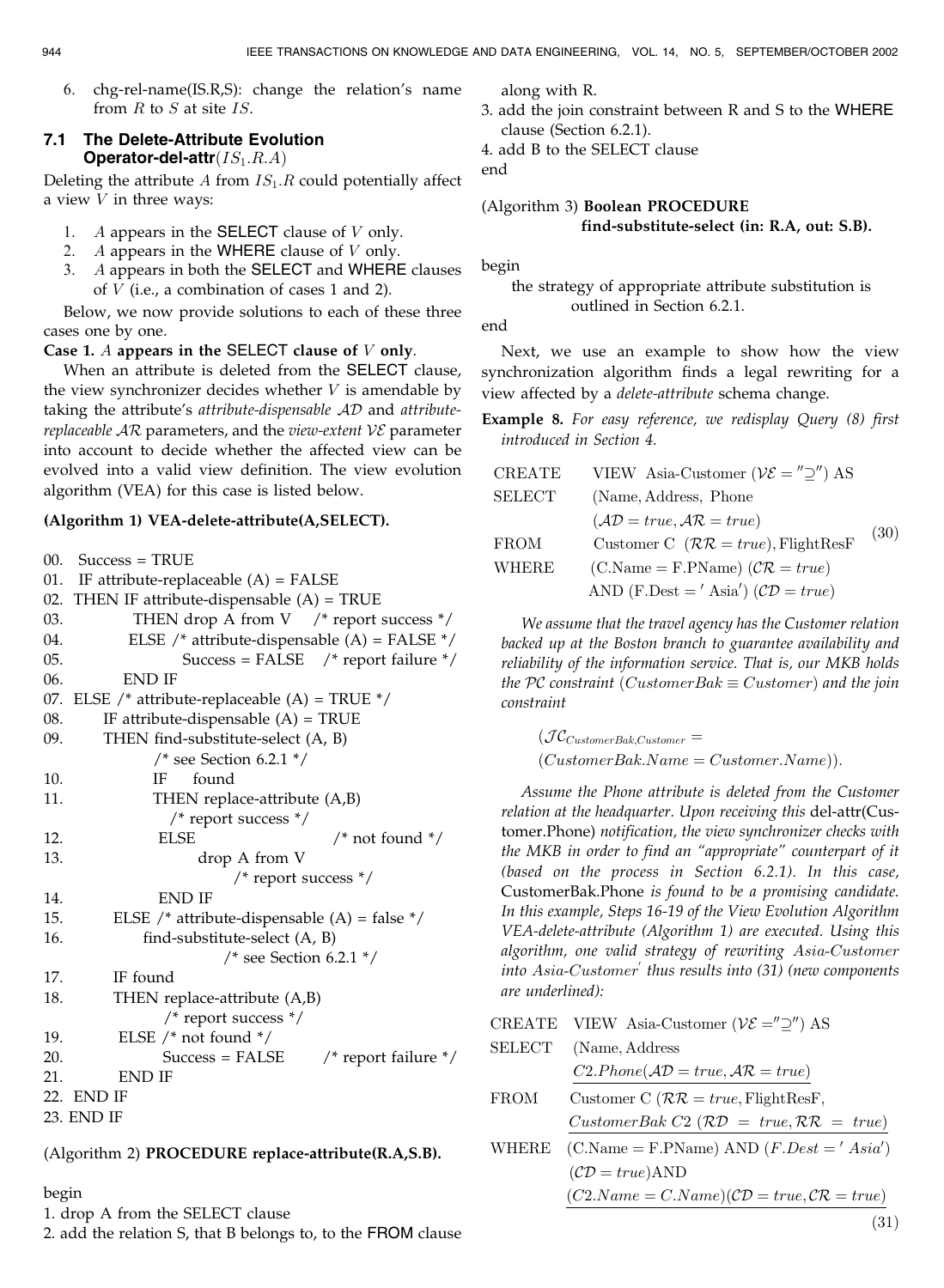|  |  |  | This legal rewriting uses the join constraint |  |
|--|--|--|-----------------------------------------------|--|
|  |  |  |                                               |  |

$$
\mathcal{J}\mathcal{C}_{CustomerBak, Customer}
$$

to obtain the phone number from the relation CustomerBak.

Note that there may be several alternative solutions for salvaging a view. For example, if the Name and Address attributes in Query (30) are allowed to be taken from other sources, then the Customer relation could be replaced entirely by the CustomerBak relation—even if only the attribute Phone is deleted from the Customer relation but not the entire Customer relation. The main advantage of the latter rewriting is that the join operation between the relations Customer and CustomerBak can be avoided entirely, which should reduce the view computation and view maintenance costs. Our current view synchronizer starts with the simplest strategy of view rewriting and progressively explores alternative more complex view synchronization solutions until one is found that is valid given the view evolution constraints as well as the constraints in the MKB. Hence, while our current view synchronizer will find one solution for view evolution if one exists based on our chosen set of view synchronization algorithms, it is not guaranteed to select the "best" one. In the future, we will explore optimization strategies that address the issue of selecting the "best" solution for view evolution given cost criteria, such as costs of accessing ISs, availability and contracts with ISs, communication costs, view self-maintainability, etc.

#### Case 2. A appears in the WHERE clause of V only.

When a condition in the WHERE clause is affected because one of its operands A is deleted from its IS, our system takes the condition-dispensable CD, condition-replaceable  $CR$ , and view-extent  $VE$  parameters into account to decide whether the affected view is amendable. If it is amendable, then the view synchronizer tries to remedy it. The view evolution algorithm that handles cases when one or more WHERE conditions of a view V, denoted by  $c =$  $(R.A \theta \text{ } operand_2)$ , are affected by the removal of the attribute  $A$  is given next.

### (Algorithm 4) VEA-delete-attribute(A,WHERE).

| 01. | $C = \{affected conditions\}$                    |
|-----|--------------------------------------------------|
| 02. | $Success = TRUE$                                 |
| 03. | WHILE $(C \equiv \text{empty})$ AND (Success) DO |
| 04. | take c from C                                    |
| 05. | IF condition-replaceable $(c)$ = FALSE           |
| 06. | IF condition-dispensable $(c)$ = TRUE            |
| 07. | <b>THEN</b>                                      |
| 08. | $C = C - c$ ; drop c from V;                     |
| 09. | ELSE /* condition-dispensable (c) = FALSE $*/$   |
| 10. | $Success = FAISE$                                |
| 11. | END IF                                           |
| 12. | ELSE /* condition-replaceable (c) = TRUE $*/$    |
| 13. | IF condition-dispensable $(c)$ = TRUE            |
| 14. | THEN find-substitute-condition (c, c1)           |
|     | /* see Section 6.2.1 $*/$                        |

```
15. IF found
16. THEN replace-condition (c,c1)
17. ELSE /* not found */18. drop c from V
19. END IF
20. C = C - c21. ELSE /* condition-dispensable (c) = FALSE */22. find-substitute-condition (c, c1) /*
               see Section 6.2.1 */
23. IF found
24. THEN replace-condition (c,c1)
25. C = C - c26. ELSE /* not found */27. Success = FALSE
28. END IF
29. END IF
30. END IF
31. END DO
```
# (Algorithm 5) Boolean PROCEDUREfind-substitute-condition(C,C').

begin

- // Section 6.2.1 describes how substitution C' for C is found
- // by finding replacements for its attributes.

end

### (Algorithm 6) PROCEDURE replace-condition (C,C').

//  $C = (R.A \theta \text{ operand}_2)$ //  $C' = (S.B \theta \text{ operand}_2)$ 

- 1. drop C from the WHERE clause
- 2. add the relation S, that B belongs to, to the FROM clause
- 3. add the join constraint between R and S to the WHERE clause
- 4. add  $C'$  to the WHERE clause

Example 9. Let's assume a view is specified on

$$
R_1(A_1, A_2), R_2(B_1, B_2),
$$

and  $R_3(C_1, C_2)$  as follows:

CREATE

\nVIEW 
$$
V
$$
 ( $V\mathcal{E} = \mathcal{F}_2$ )

\nSELECT

\n $A_2, B_1, B_2, C_2$ 

\nFROM

\n $R_1, R_2, R_3$ 

\nWHERE

\n $(A_1 = B_1)$  ( $\mathcal{CD} = true, \mathcal{CR} = true$ )

\nAND  $(A_1 = C_1)$  ( $\mathcal{CD} = true, \mathcal{CR} = true$ ).

Fig. 7a shows a valid database state of

$$
R_1(A_1, A_2), R_2(B_1, B_2), R_3(C_1, C_2),
$$

and Fig. 7b the view extent of V derived from  $R_1, R_2$ , and  $R_3$  (with one tuple). In the view definition  $V$ ,  $R_1(A_1, A_2), R_2(B_1, B_2)$ , and  $R_3(C_1, C_2)$  are related to each other through the join conditions:  $(A_1 = B_1)$  and  $(A_1 = C_1)$  (see Fig. 7c).

Let's assume that the information provider of R decides to delete  $R.A_1$ . Obviously, both of the primitive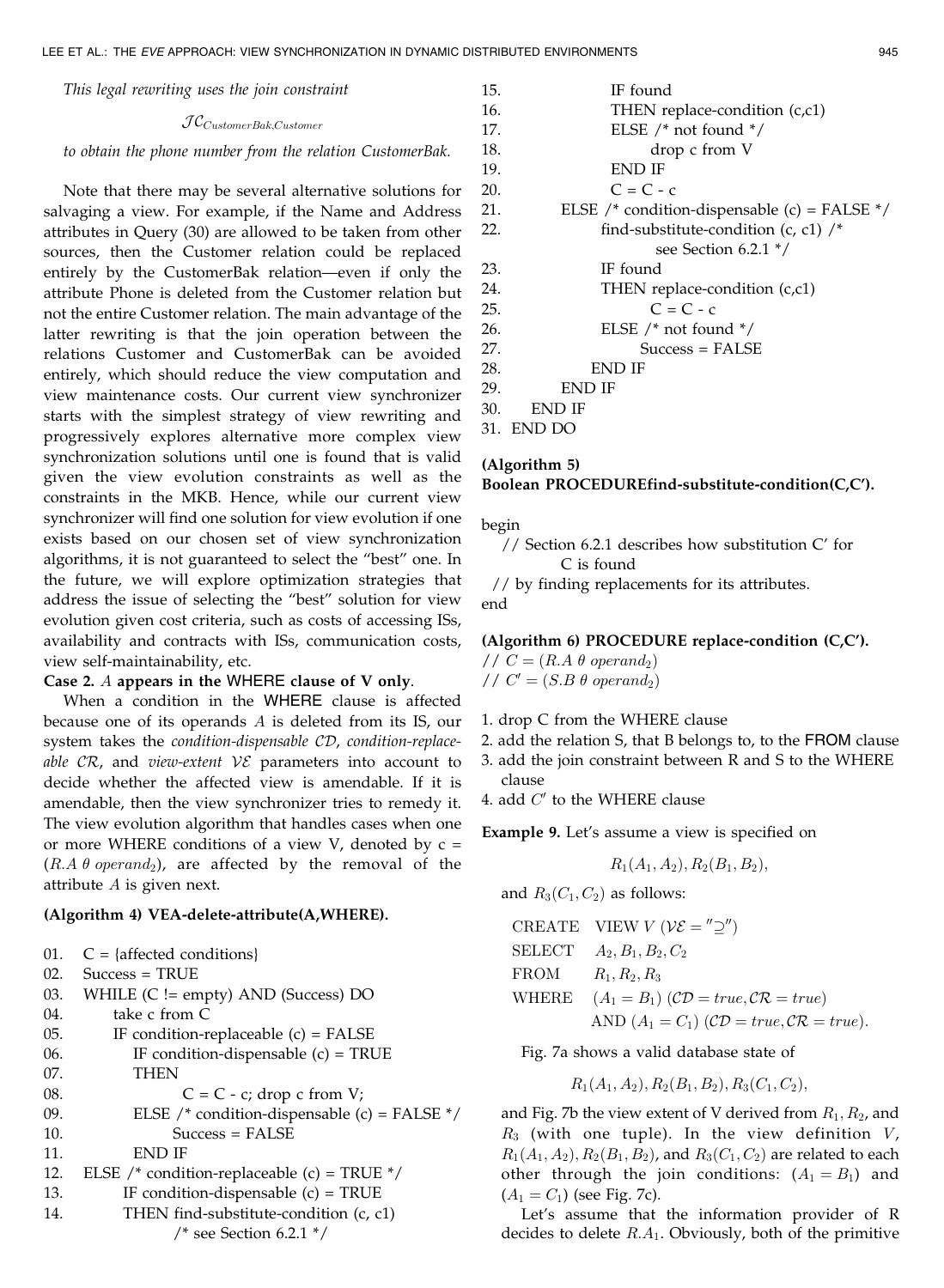

#### Fig. 7. Example data set.

clauses in the WHERE clause of the view definition  $V$  are affected. When EVE fails to find appropriate replacements for these conditions, both primitive clauses are dropped since their *condition-dispensable(CD)* parameters are set to *true*. Hence, *V* is rewritten into  $V'$  as follows:

$$
\begin{aligned}\n\text{CREATE} & \text{VIEW } V \left( \mathcal{VE} = \text{``} \mathcal{Q} \text{''} \right) \\
\text{SELECT} & A_2, B_1, B_2, C_2 \\
\text{FROM} & R_1, R_2, R_3.\n\end{aligned} \tag{33}
$$

That is, the original view definition  $V$  becomes a Cartesian product in  $V'$ , because the new view definition  $V'$  has an empty WHERE clause and the relations have no common attribute names, hence, no natural join takes place. In the redefined view definition  $V^{'}$ ,  $R_1, R_2$ , and  $R_3$ are no longer related to each other through any join conditions. As a consequence, the view extent now contains eight instead of one tuples (see Fig. 8a).

When a condition from the WHERE clause has to be dropped (as in the above example), more sophisticated techniques could be used to evolve the view in order to preserve the original view to a larger degree. The basic idea is to make inferences based on the implicit constraints hidden in the conditions of the original WHERE clause to help our system preserve the original view. While there are several potential solution approaches, we propose below one such technique that improves upon the algorithm described above.

#### (Algorithm 7) PROCEDURE replace-condition\*(C,C').

- 1. Find any implicit constraints in the WHERE clause by computing the transitive closure of the conditions;
- 2. Add these implicit constraints to the WHERE clause;
- 3. Remove the affected conditions from the WHERE clause.



To be more precise, let's consider a view definition V with a conjunction  $C$  of primitive clauses in the WHERE clause and attribute  $A$  appearing only in the WHERE clause. Let  $\mathcal{C}'$  be the conjunction of all the primitive clauses in  $C$  which don't use the attribute  $A$  (i.e.,  $C'$  is obtained from C by dropping the primitive clauses that contain A). Let  $\mathcal{C}''$ be obtained from  $\mathcal C$  by finding first the transitive closure of  $\mathcal C$ and then removing the primitive clauses that contain attribute A (see Step 1 to Step 3 from above). Let  $V'$  be obtained from  $V$  by replacing the conjunction  $C$  with  $C'$  in the WHERE clause; and  $V''$  be obtained from V by replacing the conjunction  $C$  with  $C''$  in the WHERE clause. Then, we have that  $V \subseteq V'' \subseteq V'$  for any database instance. The proof of this statement follows immediately from the theorem of containment for conjunctive queries with built-in predicate given by Ullman in [41].

Example 10. Continuing with the above example, our system finds an implicit constraint in the WHERE clause between  $R_2$  and  $R_3$ , namely,  $R_2.B_1 = R_3.C_1$ , derived from  $R_2.B_1 = R_1.A_1$  and  $R_1.A_1 = R_3.C_1$  by transitivity. We add this constraint into the WHERE clause. After removing the conditions containing  $A_1$ , the WHERE clause is left with one join condition:  $B_1 = C_1$ . As shown in Fig. 8b,  $R_2$  is joined with  $R_3$  in the modified view  $V''$ through the join condition  $B_1 = C_1$ , but  $R_2$  and  $R_3$  are not joined with  $R_1$  any longer (hence, the Cartesian product is used to combine these two relations in the modified view). The evolved view definition  $V''$  is given below:

$$
\begin{aligned}\n\text{CREATE} & \text{VIEW } V''(\mathcal{VE} = \text{''2''}) \text{ AS} \\
\text{SELECT} & A_2, B_1, B_2, C_2 \\
\text{FROM} & R_1, R_2, R_3 \\
\text{WHERE} & (B_1 = C_1)(\mathcal{CD} = true, \mathcal{CR} = true).\n\end{aligned} \tag{34}
$$



 $(b)$ 

Fig. 8. Two alternative ways to evolve V. (a) Redefined view:  $V'$ . (b) Redefined view:  $V''$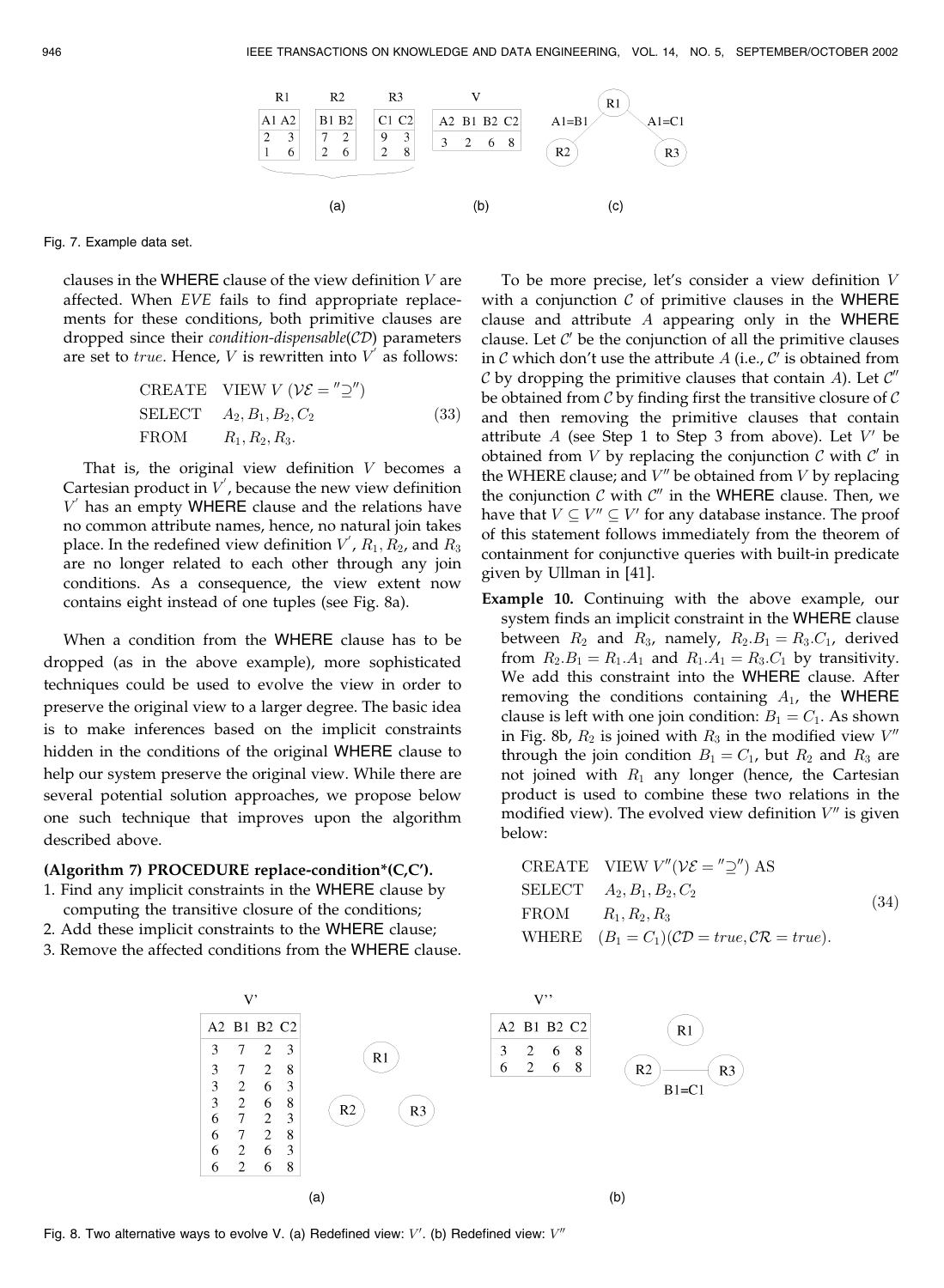In this case, our system is able to preserve the original view "to a larger degree" in the sense of only generating one superfluous tuple compared to the original view extent. (See Fig. 8a versus 8b). While in  $V'$ , all the information of  $R_1, R_2$ , and  $R_3$  is dumped to the user,  $V''$ comes close to providing to the user only what he requested to begin with. It is not only less meaningful, but also more expensive to ship such extra unneeded data.

### Case 3. A appears in both the SELECT and WHERE clauses of V.

The main idea is to 1) go through the affected view components of  $V$  once to decide the possibility of view evolution and 2) if  $V$  has the potential to be evolved, then find a substitute for the affected SELECT component and, if no failure happens when replacing/dropping the SELECT component, replace the WHERE components by the corresponding substitute, as needed.

#### (Algorithm 8) VEA-delete-attribute(A,ALL).

| 1. AC1 = affected-components (A) $/*$ find components |
|-------------------------------------------------------|
| that reference A in $V^*/$                            |
| 2. $Success = TRUE$                                   |
| 3. WHILE (AC1 != empty) AND (Success) DO              |

- 4. get component from AC1
- 5. IF ( dispensable (component) = FALSE AND replaceable (component) = FALSE )
- 6. THEN Success = FALSE
- 7. END IF
- 8. AC1 = AC1 component
- 9. END DO
- 10. IF (Success)  $\prime^*$  it is possible to evolve V $\prime$
- 11. THEN call VEA-delete-attribute (A,SELECT);
- 12. IF (Success)
- 13. THEN /\* use substitute for SELECT component, if found \*/

14. call VEA-delete-attribute'(A,WHERE);

- 15. END IF
- 16. END IF

VEA-delete-attribute'(A,WHERE) is identical to VEAdelete-attribute(A,WHERE) procedure introduced earlier, except that now if a replacement of A by  $A'$  had been found by the successful execution of the VEA-Delete-Attribute(A , SELECT) procedure earlier, then use  $A'$  in place of A in the WHERE clause without taking any further replacement steps.

### 7.2 The Add-Attribute Evolution Operator

This *add-attr*(IS.R.A) operator reports that a new attribute  $A$ has been added to the relation  $R$  at site  $IS$ . We assume  $EVE$ does not attempt to further optimize existing views using the newly added attribute, so this schema change does not affect any of the existing views in our current system.

#### 7.3 The Change-Attribute-Name Evolution Operator

This chg-attr-name(IS.R.A,B) operator changes the name of an attribute  $A$  of  $IS.R$  to a new name  $B$ . This operation does not affect the view definitions that refer to  $R.A$ , assuming our system keeps a name-mapping table in the MKB along with other meta knowledge. Even if a name changes more than once, our system could keep track of this information

in the same entry of the name mapping table. The alternate solution of identifying all locations where the old name of the attribute was being used both in the MKB and in the VKB and replacing the old name by the new name is also straightforward, yet potentially expensive.

### 7.4 The Delete-Relation Evolution Operator

The delete-relation operator removes a relation R from its IS, and it affects views that reference R in their FROM clauses. Since 1) several attributes of the deleted relation R may be referenced in a view definition and 2) it is generally more expensive to find an appropriate replacement for an affected view component that references an attribute of R than to check the possibility of view evolution, we propose to handle the view synchronization problem in two steps. First, we evaluate the possibility of view evolution by examining the view evolving parameters of each of the affected view components in V. Basically, if there is an affected view component whose evolving parameters are  $(dispensable (component) = false,$  and replaceable(component) =  $false$ , then it is impossible to evolve the view definition. As soon as we decide that evolving a component of V is impossible (given its evolving parameters), our system will report failure without looking further.

Otherwise, the second stage is to find appropriate replacements for the affected view components using a simple (one-step) solution shown below.

### (Algorithm 9) VEA-delete-relation(R).

- 01. tempSet = affected-components (VD,R)
	- /\* view components referring to r attrs $(R)$  \*/
- 02.  $code = 2$  /\*  $code = 1$ , must find replacement; 2, good if finds replacement \*/
- 03. WHILE ( tempSet != empty) AND ( code != 1) DO /\* test for possibility of evolution \*/
- 04. BEGIN /\* WHILE \*/
- 05. component = get-component(tempSet)
- 06. IF ( dispensable (component) = FALSE AND replaceable (component) = FALSE ) THEN
- 07. return failure with msg "VD cannot be evolved"
- 08. ELSE IF ( dispensable (component) =  $FALSE$  ) THEN
- 09. BEGIN
- 10.  $\code = 1 / *$  some view component is indispensable, must find replacement \*/ 11. tempSet = tempSet - component
- 12. END
- 13. END /\* WHILE \*/
- 14. /\* possible to evolve VD \*/
- 15. IF ( replaceable  $(R)$  = FALSE )
- 16. THEN IF ( $code = 1$ )
- 17. THEN return failure with msg
	- "VD cannot be evolved"
- 18. ELSE drop affected-component (VD,R) from VD
- 19. ELSE /\* replaceable  $(R) = TRUE$  \*/
- 20. BEGIN
- 21. found = find-substitute-relation (VD,R,S)
- 22. IF (NOT found) THEN
- 23. THEN IF ( $code = 1$ )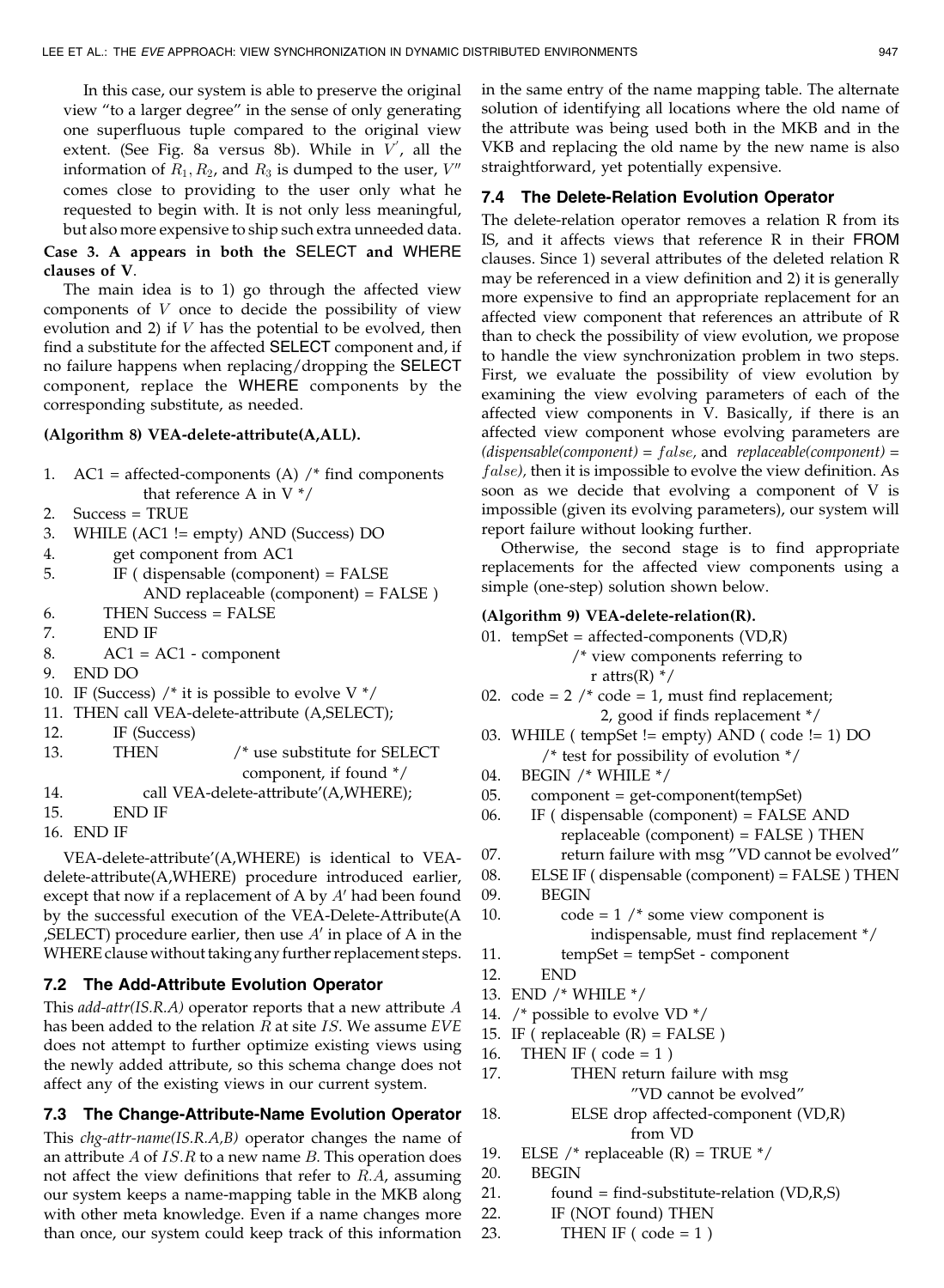| 24. | THEN return failure with msg |
|-----|------------------------------|
|     | "VD cannot be evolved"       |
| 25. | ELSE drop affected-component |
|     | $(VD,R)$ from $VD$           |
| 26. | ELSE $/*$ found $*/$         |
| 27. | replace-relation $(R, S)$    |

28. END /\* replaceable  $(R) = TRUE$  \*/

Note that affected-components( $R$ ,  $V$ ) set contains the relation  $R$  listed in the FROM clause, the attributes of  $R$ preserved in the SELECT clause, and the conditions in the WHERE clause that have one or two attributes of  $R$  as their operands.

### (Algorithm 10) PROCEDURE replace-relation(R,S).

01. tempSet = affected-attr-components (VD,R)

U affected-condition-component (VD,R)

- 02. While (tempSet != empty) DO
- 03. BEGIN /\* WHILE \*/
- 04. component = get-component (tempSet)
- 04. IF substitute S.B for component exists IN S
- 05. THEN replace component by S.B
- 06. ELSE drop component from VD
- 07. tempSet = tempSet component
- 08. END /\* WHILE \*/

09. replace R by S in FROM clause of VD

# 7.5 The Add-Relation Evolution Operator

This *add-rel*(IS.R) operator adds a new relation  $R$  to the  $IS$ site. It does not affect any views described in VKB, since none of the existing views refer to this new relation.

# 7.6 The Change-Relation-Name Evolution Operator

This chg-rel-name(IS.R,S) operator changes the name of the relation from  $R$  to  $S$  at site  $IS$ . Similarly to the chg-attr-name operation, this operation does not affect the view definitions that refer to  $R$ , assuming our system keeps a name-mapping table in the MKB along with other meta knowledge.

# 8 RELATED WORK

To our knowledge, we are the first to study the problem of view synchronization caused by schema changes of participating ISs. In [35], we establish a taxonomy of view adaptation problems that identifies alternate dimensions of the problem space, and, hence, serves as a framework for characterizing and, hence, distinguishing our view synchronization problem from other (previously studied) view adaptation problems. In [17], we then lay the basis for the solutions presented in this current paper by introducing the overall EVE solution framework, in particular the idea of associating evolution preferences with view specifications. However, formal criteria of correctness for view synchronization and actual algorithms for achieving view synchronization for all basic schema change operations are the key contributions of this current work. We also develop as well as prove theorems on the correctness of the proposed replacement strategies. The synchronization algorithms we introduce here are based on containment constraints, while of course view synchronization can also be explored for other

types of meta knowledge, such as functional dependencies or join constraints—then requiring new appropriate strategies [7]. In more recent work, we have also looked at a cost model for trading off the quality versus cost aspects of nonequivalent rewritings generated by view synchronization [12], [13]. While no one has addressed the topic of view synchronization as such, there are several issues we address for EVE that relate to work done before in other contexts as now described below.

Gupta et al. [9] and Mohania and Dong [24] address the problem of how most efficiently to maintain a materialized view after a view redefinition explicitly initiated by the user takes place. They study under which conditions this view maintenance can take place without requiring access to base relations, i.e., the self-maintainability issue. Their algorithms could potentially be applied in the context of our overall framework, once EVE has determined an acceptable view redefinition. Their results are thus complimentary to our work.

Some work has been done on rewriting queries using materialized views [16], [20], [19], [38], [15], [40], [39]. This work is relevant to the EVE project, although it generally deals with rewriting queries into equivalent ones using underlying views. Cohen et al. [5] discuss the problem of rewriting aggregate queries using views.

Work on the World View concept by Levy et al. [21] is closely related to ours in terms of its goal of information integration, but not the approach taken. In [21], the notion of the world-view is introduced as a global, fixed domain model of a certain part of the world on which both information providers and consumers must define views. This work is in some sense an approach inverse to ours [35]. Where Levy et al. describe information sources in terms of a world model, we incrementally establish our world model in terms of the available sources. Levy's model provides a solution to a subset of problems that we also solve. It is however necessary to establish a world model before any source can provide information—a very complicated and often impossible task. Changes to the world model are not possible in this approach or would require a manual redefinition of both information providers' and consumers' queries. Another drawback of the approach is the insufficient handling of redundancy in the information space. If two information providers define partially overlapping view extents, Levy's algorithms find the minimal cover for the queried data, i.e., uses information from a randomly picked information source that satisfies the user's query. In contrast to this approach, we can make use of known overlaps of source data to provide nonequivalent rewrites of queries in the case of the possible unavailability of one of the sources. With the help of a quality measure (QC-Value [14]), we can also decide which of a number of given information sources provides the best answer to a query.

The DWQ (Data Warehouse Quality) Esprit Project [25], [11] addresses many problems related to the quality of data warehouses. In this context, they also investigate the issues of evolution of data warehouses. Quix [32] describes a process model for the capture of all changes made to any component of a data warehouse management system into a meta repository. Such changes may include the addition or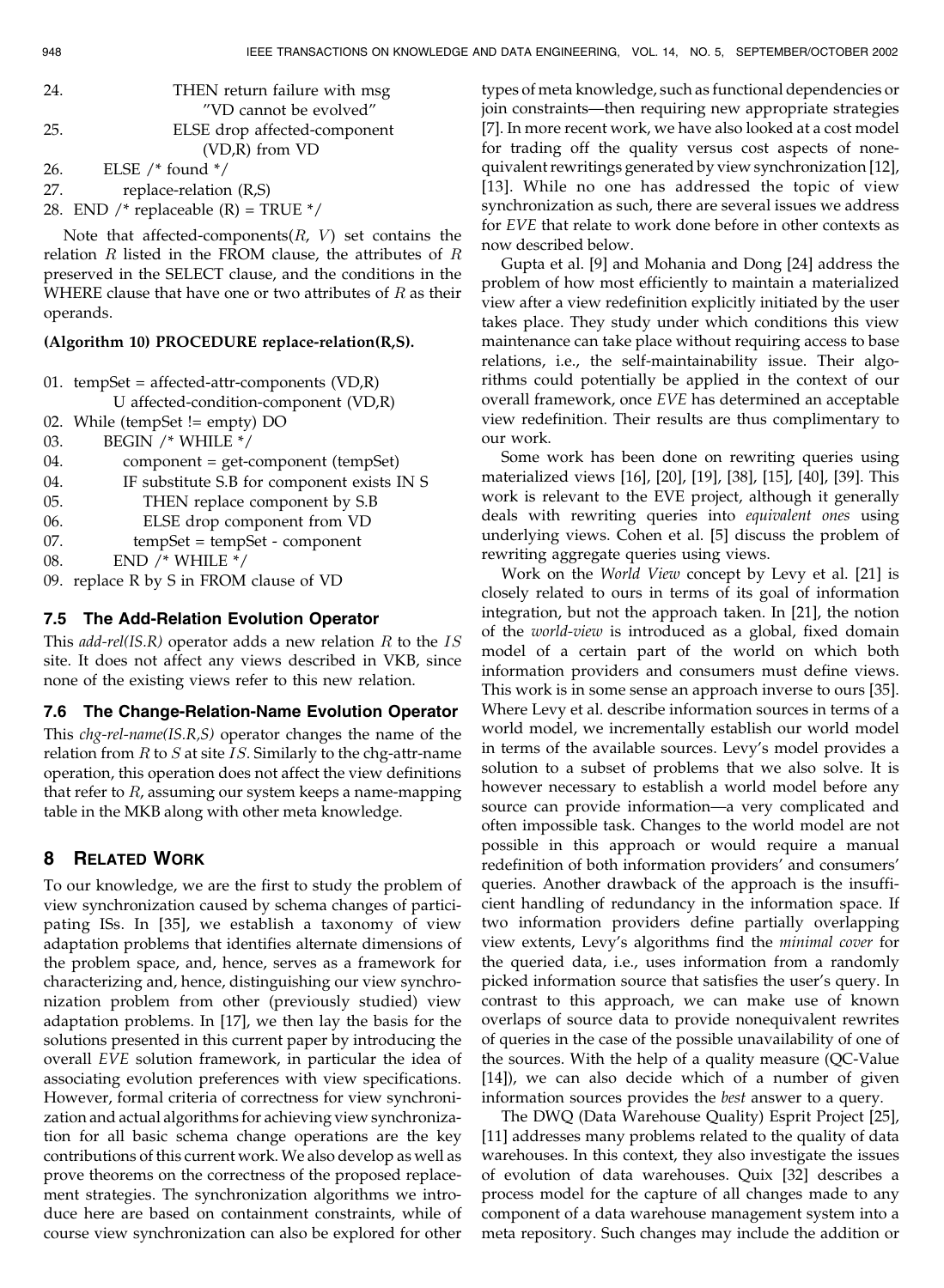removal of a view by the (human) data manager, Thus, like EVE, they make use of a meta repository in support of data warehouse evolution. However, their focus is on the methodology and management of the process of the meta repository design to assure quality of a data warehouse, while our particular problem of generating nonequivalent view rewritings over evolving warehouses and establishing preference models for evolution have not been addressed in the DWQ project.

Papakonstantinou et al. [31], [30] are pursuing the goal of information gathering across multiple sources. Their proposed language OEM assumes queries that explicitly list the source identifiers of the database from which the data is to be taken. Like our meta knowledge model, their data model allows information sources to describe their capabilities (including their schema properties), but they don't assume that these capabilities could be changed and, thus, they do not address the view synchronization problem. The same author has also done work on query rewriting without using views, for example, in capabilities-based query rewriting for mediator-based systems [23], in which a query (or multiple queries) are formulated based on query capabilities of underlying sources. Florescu et al. [8] have worked on a similar problem in multidatabase systems with an ODMG-based meta model.

The EVE system can be seen as an information integration system using view technology to gather and customize data across heterogeneous ISs. On this venue, related work that addresses the problem of information integration are among others, like the SIMS [1] and SoftBot [7] projects. In the SIMS project, a unified schema is a priori defined and the user interaction with the system is via queries posed against the unified schema. Although addressing different issues, SIMS's process of translating a user query into subqueries targeting external relations raises some of the same problems as finding the right substitution for an affected view component in EVE. The SoftBot project has a very different approach to query processing as they assume that the system has to discover the "link" among data sources that are described by action schemas. While related to our view synchronization algorithms, the SoftBot planning process also has to discover connections among ISs when very different source description languages are used. The two projects do not address the particular problem of evolution under schema changes of participating information sources.

CoBase by Chu et al. [4], [6] relates to our work in that they also use the notion of relaxation of the query extent, similar to our E-SQL approach [35]. Chu et al. established an SQL, extension called CSQL (cooperative SQL), which relaxes the strictness of SQL-where-conditions, i.e., it relaxes restrictions on the extent, but not the interface of a view query, as E-SQL does. Given explictly available knowledge about an application's domain, queries can be relaxed in a stepwise manner by altering local WHERE-conditions of a query until it returns approximate results to a user. Chu et al.'s work differs from ours in that it is limited to relaxing the values of local conditions in queries, whereas we handle relaxation of all elements in a Project-Select-Join-SQL-query. In contrast to CSQL, in which a manually established order

of relaxation of conditions is needed to compare two rewriting possibilities, we have also defined a comprehensive model of quality and cost to automatically assess the desirability of a query rewriting [13], [14] (of which our algorithms would normally generate several) in order to help a view synchronization algorithm to find tradeoffs among query rewritings.

Lakshmanan et al. [22] discuss an SQL extension called SchemaSQL. SchemaSQL can query not only the data of a relational database but also the schema such as sets of attribute and relation names, and can treat such sets of meta data analogously to and simultaneously with regular data within one query. This language then can be used by a database designer to describe schema transformations between diverging relational schemas. The automatic generation of query restructurings (a la view synchronization) or preference models for evolution are not within the scope of query language design per se and, thus, are not considered in the SchemaSQL work. SchemaSQL and E-SQL are complimentary, and extensions of our E-SQL preference model to now also work for SchemaSQL (that is, meta data) queries would be one among several possibly interesting future works.

In an earlier project on transparent schema evolution (TSE) technology [36], [37], we had explored a solution to a different yet related evolution problem, namely, to use view technology to handle schema changes transparently. However, this TSE work is all done in a centralized environment, assuming one single global database that is cooperating, i.e., that is maintaining all information possibly still used by any views defined on top of it. In the TSE framework, a user specifies schema changes against her special-tailored view schema defined over one common base schema. The TSE system is responsible for deriving an alternate view schema to simulate the effects of schema evolution while preserving the current view schemas. In TSE, the existing view schemas are not affected by schema changes, because the original base schema upon which they all are defined is always preserved. Unlike the problem addressed in this current paper, a delete operation specified against a view is not actually executed as a delete against the base schema rather simply desired data is hidden from that particular view. Thus, the view evolution problem of EVE is not an issue in TSE.

In the University of Michigan Digital Library project [27], [28], we have proposed the Dynamic Information Integration Model (DIIM) to allow ISs to dynamically participate in an information integration system. The DIIM query language allows loosely specified queries that the DIIM system refines into executable, well-defined queries based on the schema descriptions each IS exports when joining the DIIM system. For this, the notion of connected relations is introduced as a natural extension of the concept of full disjunction [10]. In the default case, when only natural joins are defined in the IS descriptions in the MKB it then can be shown that the semantics of these two concepts (connected rules and full disjunction) are equivalent [28]. AI planning techniques are used in DIIM for query refinement. In EVE, instead, we now assume that precise (SQL) queries are used to define views (instead of loosely-specified ones) and, thus, query refinement in the sense of DIIM is not needed.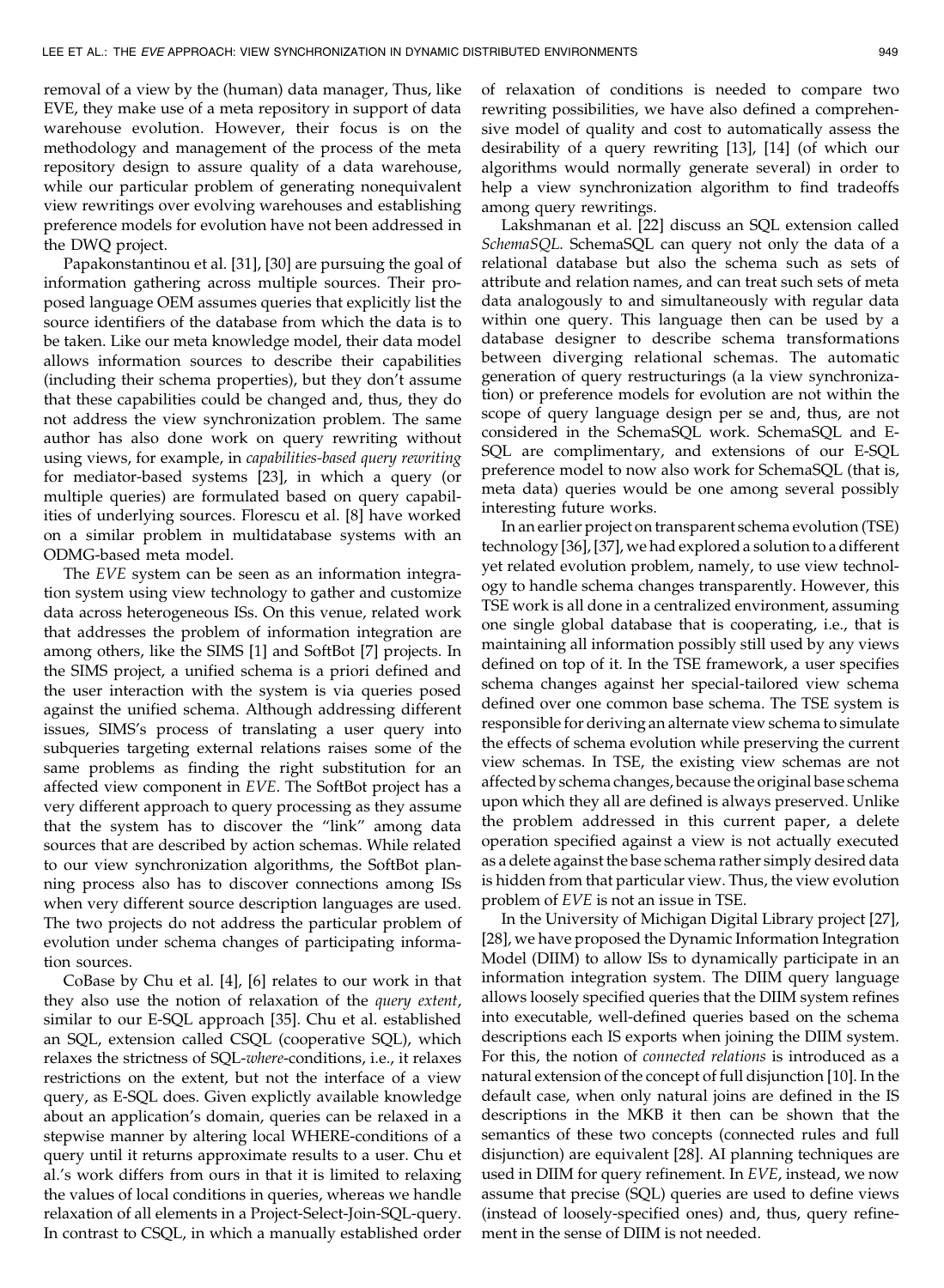# 9 CONCLUSION

# 9.1 Current Status of the EVE System

A prototype of the EVE system has been implemented by members of the Database Systems Research Group (DSRG) at Worcester Polytechnic Institute. The EVE graphical user interface, the MKB, the MKB evolver, the VKB, and the view synchronizer are implemented using Java, and the participating ISs are built on top of Oracle and Microsoft Access. The communication between EVE and the information space is via JDBC. The view synchronization algorithms for the different basic schema changes presented in Section 7 have been fully implemented. An online EVE demonstration can found at the DSRG web site at http://davis.wpi.edu/dsrg. The EVE system has also been formally demonstrated at ACM SIGMOD'99 [33].

### 9.2 Contributions

Our effort is one of the first works to study the new problem of view definition adaptation in dynamic environments. This problem, which we call view synchronization, corresponds to the process of adapting view definitions triggered by schema changes of ISs. We propose the Evolvable View Environment (EVE) architecture as a generic framework within which to solve view adaptation when underlying ISs change their schema. The EVE approach is described in detail in the current paper. To summarize, the main contributions of this paper are:

- . The identification of an open problem with current view technology in the context of dynamic largescale environments such as the WWW, which we coin the view synchronization problem.
- . The development of a general solution approach (and architecture), called the EVE framework, for addressing this view evolution problem based on the concept of view synchronization.
- . The proposal of an extended view definition language, called E-SQL, that is capable of defining flexible views by incorporating view change preferences into the view definition.
- . The design of an IS description model, called MISD, that can capture capabilities of diverse ISs and, thus, serves as foundation for the view synchronization process.
- . The development of formal foundations for view evolution and correctness criteria for the replacement of affected components of a view definition with alternate components.
- . The introduction of a complete set of algorithms for view synchronization for all standard schema changes. The proposed algorithms generate view definitions as output that are consistent with both the change semantics expressed by E-SQL as well as the MISD descriptions captured in the meta knowledge base (MKB).
- . The presentation of several scenarios that demonstrate that EVE maintains views in situations where state-of-the-art view technology would simply render the views undefined.

The implementation of *EVE* concepts in a working system to demonstrate the feasibility of the proposed ideas, and its demonstration at ACM SIGMOD'99).

### 9.3 Future Directions

This paper has opened up a new direction of research by identifying view synchronization as an important and so far unexplored problem of current view technology in dynamic large-scale environments such as the WWW. This work has laid a solid foundation for addressing the new problem of how to maintain views in dynamic environments, and is thus likely to be beneficial for many diverse applications including Web-based information services, electronic catalog providers, etc.

In a recent article in the Communications of ACM [34], we lay out a large array of possible future tasks to spawn in this area. In fact, we have already embarked on attempting to tackle some of these open issues, including models for capturing the quality as well as the cost of nonequivalent rewritings produced by view synchronization algorithms [13] as well as algorithms for view maintenance of the view extent under both schema and data changes of the sources [44], [45].

# APPENDIX A

# PROOF FOR THEOREM 1

**Proof.** Case 1.  $\mathcal{VE} = \delta = \subseteq'' \subseteq''$  and  $\phi \in \{\mathcal{W} \subseteq \mathcal{W}, \mathcal{W} \subseteq \mathcal{W}\}.$ We have to prove that for  $\phi \in \{ \ell'\equiv'' , \ell'\subseteq'' v\}$  in

Condition 3,  $V'$  is a subset of V, i.e.,  $V' \subseteq V$ . Let t' be a tuple in the view  $V'$ ,  $t' \in V'$ . Then, there exist some tuples in  $S$ ,  $R$ ,  $R_1, \ldots, R_n$  that have been used to derive the tuple  $t'$  in  $V'$ . I.e., the following properties hold:

- 1.  $\exists t_S \in S$ , such that  $t'[S.B] = t_S[S.B]$ ,
- 2.  $\exists t'_R \in R$ , such that  $\dot{t}'[R.\overline{D}] = \dot{t}'_R[R.\overline{D}],$
- 3. for all  $1 \leq i \leq n$ ,  $\exists t_i \in R_i$ , such that,

$$
t'[R_i.\bar{D}_i] = t_i[R_i.\bar{D}_i],
$$

- 4.  $t_S, t_R', t_1, \ldots t_n$  derive  $t'$  in  $V'$ ,
- 5.  $CV(t_S[S.B], t_R', t_1, \ldots t_n)^6$  is satisfied,

6.  $C(t_S, t_R')$  is satisfied. Property (6) implies that  $t_S$  and  $t_R'$  are two tuples of  $S$  and  $R$ , respectively, that derive a tuple in the left hand relation from (18) of Condition 3. That is,

$$
\exists g \in \left(\pi_{((Attr(V) \cap Attr(R)) \setminus \{R.A\}) \cup \{S.B\}}(R \bowtie_{\mathcal{C}(\bar{J})} S)\right)
$$

such that

$$
g = \pi_{((Attr(V) \cap Attr(R)) \setminus \{R.A\}) \cup \{S.B\}} \Big( t'_R \bowtie_{\mathcal{C}(t_S, t'_R)} t_S \Big).
$$

Then, from Condition 3 (with  $\phi \in \{$ '' \equiv '' , '' \subseteq ''\}), we have that there exists  $t_R \in R$  such that,

<sup>6.</sup> Even so, the conjuction of primitive clauses  $CV'$  is defined on a subset of attributes (i.e.,  $((\bar{W}(R.A)) \cup \{\overline{S}.B\}))$  of the tuples  $t_S, t_R', \ldots t_n$ , we use this notation to denote the conjunction  $\mathcal{CV}'$  applied to this set of tuples. We stress the fact that the tuple  $t_S$  has at most one attribute in  $((\bar{W}\{\vec{R.A}\}) \cup \{S.B\})$ , that is  $S.B.$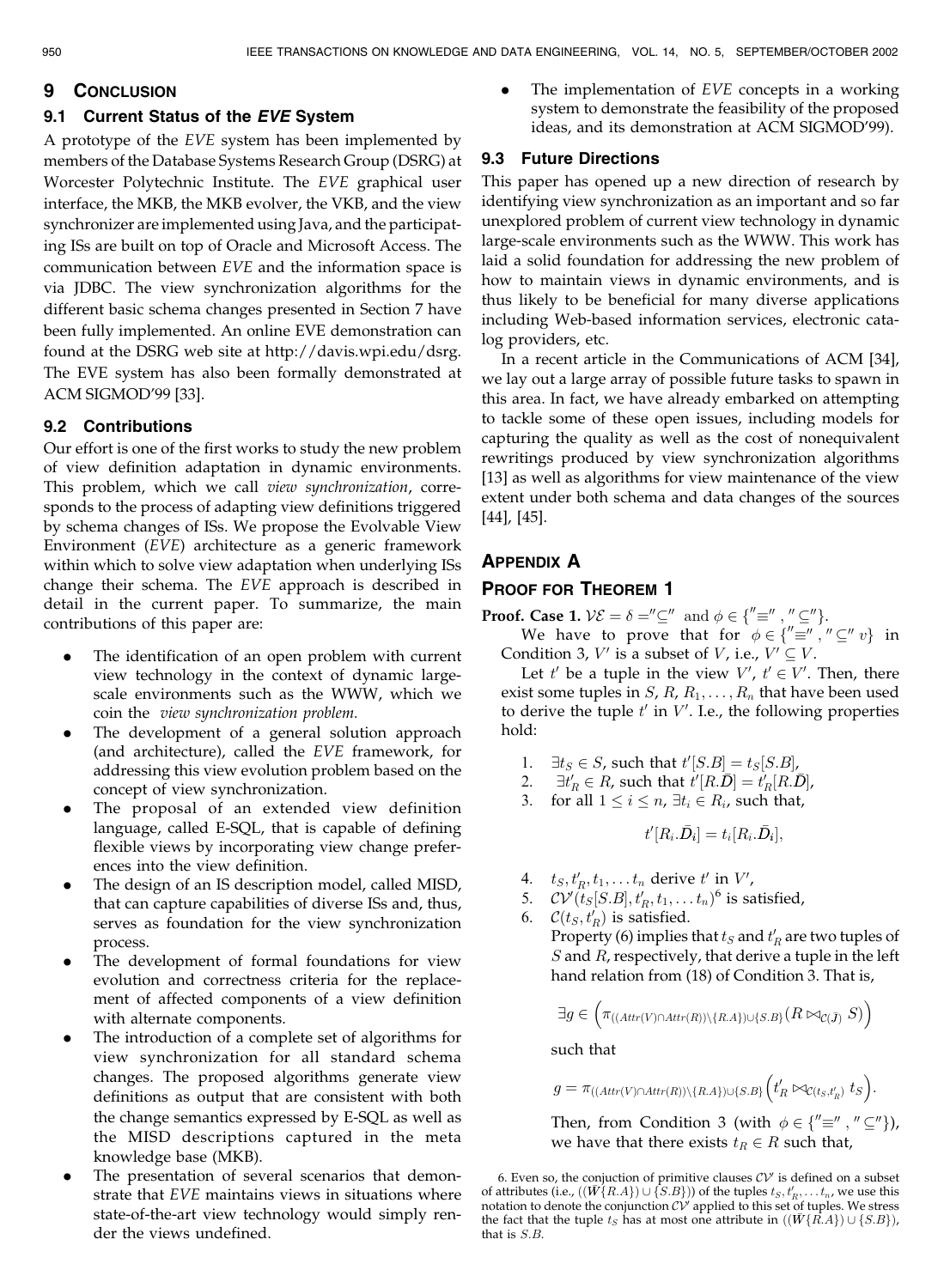7.

$$
g\left( = \pi_{((Attr(V)\cap Attr(R))\backslash \{R.A\})\cup \{S.B\}}\left(t'_R \bowtie_{\mathcal{C}(ts,t'_R)} ts\right) \right)
$$
  
=  $\pi_{((Attr(V)\cap Attr(R))\backslash \{R.A\})\cup \{R.A\}} t_R.$ 

We want to show that  $t_R \in R$ ,  $t_1 \in R_1, \ldots, t_n \in R_n$ derive a tuple t in V such that  $t = t'$ . From (7), we have that

- 8.  $t_R[R.A] = t_S[S.B]$  and
- 9.  $t_R[R.\bar{D}] = t_R'[R.\bar{D}]$  (because

$$
R.\overline{D} \subseteq (((Attr(V) \cap Attr(R)) \setminus \{R.A\}) \cup \{S.B\})).
$$

Properties (5) and (8) imply,

- 10.  $CV(t_R, t_1, \ldots, t_n)$  is satisfied. From (8), (9) and (10) we have that,
- 11. the tuples  $t_R \in R$ ,  $t_1 \in R_1, \ldots, t_n \in R_n$  derive a tuple  $t \in V$ .

Properties (8), (9), and the fact that  $t_1, \ldots, t_n$  derive  $t' \in V'$  as well (properties (3) and (4)), imply,

12.  $t = t'$ .

From (11) and (12), we have that  $t' \in V$ . Since  $t'$ was an arbitrarily chosen tuple of  $V'$ , we have proven that  $V' \subseteq V$ .

**Case 2.**  $V\mathcal{E} = \delta = \mathbf{Z} \mathbf{Z}$  and  $\phi \in \mathbf{Z} \mathbf{Z}$ ,  $\mathbf{Z} \mathbf{Z}$ . We have to prove that for

 $\phi \in \{$ ''\equiv", " $\supseteq$ "}

in Condition 3, *V* is a subset of *V'*, i.e.,  $V' \supseteq V$ . Let *t* be a tuple in *V*,  $t \in V$ . Then, there exist some tuples in *R*,  $R_1, \ldots, R_n$  that derive t in V. Thus, the following properties are true:

- 1.  $\exists t_R \in R$ , such that  $t[R.\bar{D}] = t_R[R.\bar{D}]$ , and  $t[R.A] =$  $t_R[R.A]$
- 2. for all  $1 \leq i \leq n$ ,  $\exists t_i \in R_i$ , such that,

$$
t[R_i.\bar{D_i}] = t_i[R_i.\bar{D_i}],
$$

- 3.  $t_R, t_1, \ldots t_n$  derive t in V,
- 4.  $CV(t_R, t_1, \ldots t_n)$  is satisfied. By definition, we know that

 $t_R[Attr(V) \cap Attr(R)] \in$  $\pi_{((Attr(V)\capAttr(R))\setminus{R.A}\cup{R.A}}(R).$ 

Then, from Condition 3 (with  $\phi \in \ell \equiv \ell', \ell' \supseteq \ell'$ ), there exists  $t'_R \in R$  and  $t_S \in S$  such that:

5.

$$
t_R[Attr(V) \cap Attr(R)] =
$$

 $\pi_{((Attr(V)\capAttr(R))\setminus{R.A})\cup{S.B}}(t'_R \bowtie_{\mathcal{C}(t'_R,t_S)} t_S).$ 

# Property (5) implies,

6.  $t_R[R.A] = t_S[S.B],$ 7.

- $t'_{R}[(Attr(V) \cap Attr(R)) \setminus {R.A}] =$  $t_R[(Attr(V) \cap Attr(R)) \setminus {R.A}$ ,
- 8.  $C(t'_R, t_S)$  is satisfied. Properties (6) and (7) imply that,
- 9.  $CV(t_S[S.B], t_R', t_1, \ldots, t_n)$  is satisfied. We want to prove that the tuples  $t_S, t_R', t_1, \ldots, t_n$ derive a tuple  $t'$  in  $V'$ , and this tuple is equal to  $t$ , i.e.,  $t'=t.$

Properties (8) and (9) state that the tuples  $t_S, t_R', t_1, \ldots, t_n$  satisfy the two conditions from the WHERE clause of the view  $V'$ , thus this set of tuples derive a tuple  $t'$  in  $V'$ .

From  $(1)$ ,  $(2)$ ,  $(3)$ ,  $(6)$ , and  $(7)$  we have that  $t'$  is equal to  $t$ . More precisely,

10. 
$$
t'[S.B] = t_S[S.B] \stackrel{(6)}{=} t_R[R.A] \stackrel{(1)}{=} t[R.A],
$$

11.  $t'[R.\bar{D}] = t'_{R}[R.\bar{D}] \stackrel{(7)}{=} t_{R}[R.\bar{D}] \stackrel{(1)}{=} t[R.\bar{D}],$ 

12. for all  $1 \leq i \leq n$ ,  $t'[R_i \cdot \bar{D}_i] = t_i[R_i \cdot \bar{D}_i] \stackrel{(2)}{=} t[R_i \cdot \bar{D}_i]$ .

Hence, we can conclude that  $t' = t$ . Since, t was chosen arbitrary from *V*, we have proven that  $V' \supseteq V$ .

**Case 3.**  $VE = \delta = \equiv \pmod{\phi} = \equiv \equiv \pmod{1}$ .

We want to show that  $V' \equiv V$  when  $\phi = \ell' = \ell'$  in Condition 3. Hence, we have to prove two inclusions:

- I.  $V' \subseteq V$  and
- II.  $V' \supseteq V$ .

The inclusion (I) is implied by Case 1 proven above when  $\phi = \alpha = \alpha^7$  Similarly, the inclusion (II) is implied by Case 2 with  $\phi ='' \equiv''$  . Thus, we conclude that  $V \equiv V'$  . $\Box$ 

# APPENDIX B

# PROOF FOR THEOREM 2

**Proof.** Case 1.  $V\mathcal{E} = \delta = \mathcal{E}' \subseteq \mathcal{E}'$  and  $\phi \in \mathcal{E}' = \mathcal{E}'', \mathcal{E}' = \mathcal{E}''.$ 

We have to prove that for  $\phi \in \{m \equiv n, n \subseteq n\}$  in Condition 3,  $V'$  is a subset of  $V$  (for common attributes). That is,  $V' \subseteq_{\pi} V$ .<sup>8</sup> For this particular case we have to impose that all attributes of  $R$  that appear in the WHERE clause are replaced by attributes of  $S$ . That is

- 1.  $\mathcal{CV}((\bar{W}\setminus R.\bar{D'})\cup S.\bar{F'})$  has the same set of primitive clauses as  $\mathcal{CV}(\bar{W})^9$  WHERE clause are dropped in V' then in general we cannot prove  $V' \subseteq_{\pi} V$ . And,  $|R.\bar{D'}| = |S.\bar{F'}|$ . Let t' be a tuple in the view  $V'$ ,  $t' \in V'$ . Then, there exists some tuples in  $S, R_1, \ldots, R_n$ that derive the tuple  $t'$  in  $V'$ . I.e., the following properties hold:
- 2.  $\exists t_S \in S$ , such that  $t'[S.\bar{F}] = t_S[S.\bar{F}],$
- 3. for all  $1 \leq i \leq n$ ,  $\exists t_i \in R_i$ , such that

$$
t'[R_i.\bar{D}_i] = t_i[R_i.\bar{D}_i],
$$

4.  $t_S, t_1, \ldots t_n$  derive  $t'$  in  $V'$ ,

7. Cases 1 and 2 are more general cases proven for  $\Phi \in \{{\text{''\equiv''},\text{''\equiv''}\}$  and  $\{{\text{''\equiv''},\text{''\equiv''}\}$ , respectively. 8.  $\subseteq_{\pi}$  is defined in  $\parallel$ 

9. If some of the clauses in the WHERE clause are dropped in  $V'$ , then, in general, we cannot prove  $V' \subseteq_{\pi} V$ .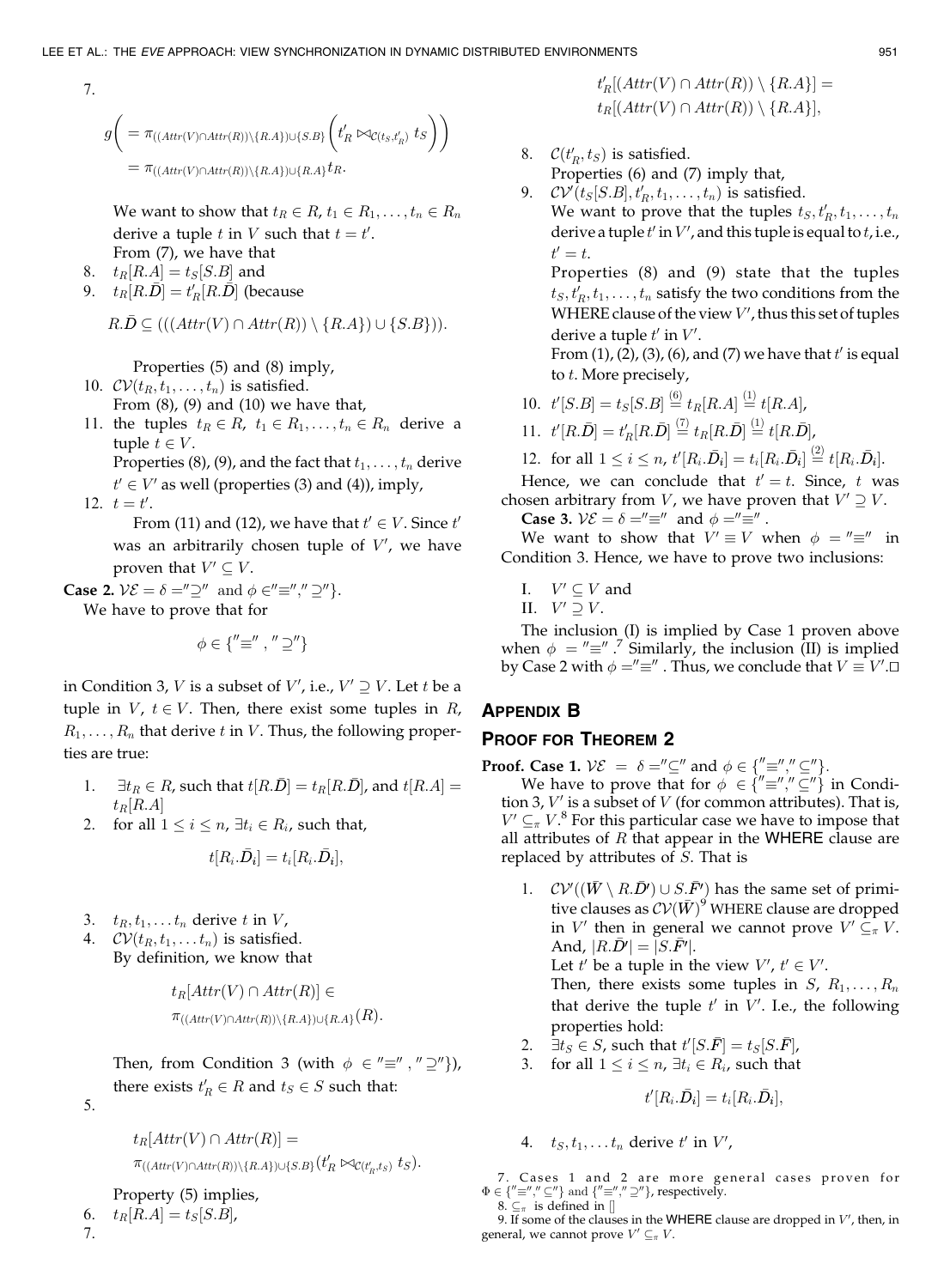- 5.  $CV(t_S[S.\bar{F}'], t_1, \ldots t_n)$  is satisfied. From Condition 3 we have that the attributes of S used in the new view definition are among the ones used in the (25). That is,
- 6.  $S.\bar{F}, S.\bar{F'} \subseteq S.\bar{B}.$ Then, from (25) (with

$$
\phi\in\{''\text{m}'',''\text{m}''\}
$$

we have that there exists a tuple  $t_R \in R$  such that, 7.  $t_S[S.B] = t_R[R.A].$ 

We want to show that  $t_R \in R$ ,  $t_1 \in R_1$ , ...,  $t_n \in R_n$ derive a tuple t in V such that  $t = \pi t'$ . From  $(1)$ ,  $(6)$ , and  $(7)$  we have that,

- 8.  $t_S[S.\bar{F}'] = t_R[R.\bar{D}']^{10}$  are all the attributes of S that replace attributes of  $R$  (they must include at least the indispensable and replaceable attributes of  $R$ described in the Condition 2). From  $(1)$ , $(5)$ , and  $(8)$  we have
- 9.  $CV(t_R[R.\bar{D}'], t_1, \ldots t_n)$  is satisfied.<sup>11</sup> Then, from (9), we can deduce that,
- 10. the tuples  $t_R \in R$ ,  $t_1 \in R_1, \ldots, t_n \in R_n$  derive a tuple  $t$  in  $V$ . Now let's prove that  $t = _{\pi} t'$ . From (3) and (10), we have that,
- 11. for all  $1 \leq i \leq n$ ,  $(t_i \in R_i)$ ,

$$
t'[R_i.\bar{D}_i] \stackrel{(2)}{=} t_i[R_i.\bar{D}_i] \stackrel{(9)}{=} t[R_i.\bar{D}_i].
$$

From (2) and (8) we have that

12.  $t'[S.\bar{F}] \stackrel{(1)}{=} t_S[S.\bar{F}] \stackrel{(7)}{=} t_R[R.\bar{D}] \stackrel{(9)}{=} t[R.\bar{D}].$ In (11) and (12), we have proven that  $t = \pi t'$ . Since,  $t'$  was an arbitrary chosen tuple of  $V'$ , we have proven that  $V' \subseteq_{\pi} V$ .

**Case 2.**  $V\mathcal{E} = \delta = \mathbf{Z} \mathbf{Z}^n$  and  $\phi \in \mathbf{Z}^n = \mathbf{Z}^n$ ,  $\mathbf{Z}^n = \mathbf{Z}^n$ .

We have to prove that for

$$
\phi\in \{''\text{m}'','\supseteq''\}
$$

in Condition 3, *V* is a subset of *V'*, i.e.,  $V' \supseteq_{\pi} V$ .

Let t be a tuple in  $V$ ,  $t \in V$ . Then, there exist some tuples in  $R$ ,  $R_1, \ldots, R_n$  that derive  $t$  in  $V$ . Thus, the following properties are true:

- 1.  $\exists t_R \in R$ , such that  $t[R.\bar{D}] = t_R[R.\bar{D}],$
- 2. for all  $1 \leq i \leq n$ ,  $\exists t_i \in R_i$ , such that,

$$
t[R_i.\bar{D_i}] = t_i[R_i.\bar{D_i}],
$$

- 3.  $t_R, t_1, \ldots t_n$  derive t in  $V$ ,
- 4.  $CV(t_R, t_1, \ldots t_n)$  is satisfied. From Condition 3 (with  $\phi \in \{ \ell \equiv'', \ell \supseteq'' \}$ ), there exists  $t_S \in S$  such that,
- 5.  $t_R[R.A] = t_S[S.B]$ . Property (5) implies,
- 6.  $t_S[S.\bar{F}'] =_{\pi} t_R[R.\bar{D}'],$
- 7.  $t_S[S.F] =_{\pi} t_R[R.D].$

We want to prove that the tuples  $t_S, t_1, \ldots, t_n$ derive a tuple  $t'$  in  $V'$  and this tuple is equal to  $t$ , i.e.,  $t' =_{\pi} t$ . Property (6) implies that,

10. From (1), we have that  $|S.\bar{F}'| = |R.\bar{D}'|$ .

11. HERE IS THE PLACE WHERE WITHOUT (1) we cannot prove  $V' \subseteq V.$ 

- 8.  $CV(t_S[S.\bar{F}'], t_1, \ldots, t_n)^{12}$  is satisfied.
	- Properties (8) states that the tuples  $t_S, t_1, \ldots, t_n$ satisfy the condition from the WHERE clause of the view  $V'$ , thus this set of tuples derive a tuple  $t'$  in  $V'$ . From  $(2)$ ,  $(3)$ ,  $(4)$ ,  $(7)$ , and  $(8)$ , we have that  $t'$  is equal to t. More precisely,
- 9.  $t'[S.\bar{F}]=t_S[S.\bar{F}]\stackrel{(7)}{=}_{\pi}t_R[R.\bar{D}]\stackrel{(1)}{=}t[R.\bar{D}]_s$
- 10. for all  $1 \leq i \leq n$ ,  $t'[R_i, \overline{D}_i] = t_i[R_i, \overline{D}_i] \stackrel{(2)}{=} t[R_i, \overline{D}_i].$ Hence, we can conclude that  $t' =_{\pi} t$ . Since, t was chosen arbitrary from  $V$ , we have proven that  $V' \supseteq_{\pi} V$ .
- **Case 3.**  $VE = \delta = \equiv'' \equiv''$  and  $\phi = \equiv'' \equiv''$ .

We want to show that  $V' \equiv_{\pi} V$  when  $\phi ='' \equiv'' \text{ in }$ Condition 3. Hence, we have to prove two inclusions:

- I.  $V' \subseteq_{\pi} V$  and
- II.  $V' \supseteq_{\pi} V$ .

The inclusion (I) is implied by Case 1 proven above when  $\phi = \theta = \theta'$  with the restriction imposed in (1).

Similarly, the inclusion (II) is implied by Case 2 with  $\phi = \equiv v'$ . Then, we conclude that  $V =_{\pi} V'$  when the restriction imposed in Case 1 at (1) is satisfied.  $\Box$ 

# ACKNOWLEDGMENTS

The authors would like to thank students at the University of Michigan Database Group and at the Database Systems Research Group at WPI for their interactions on this research. In particular, we thank Andreas Koeller, Yong Li, Xin Zhang, and Esther Dubin (CRA summer research student) for helping to proofread the paper and for implementing components of the EVE system. This work was supported in part by the US National Science Foundation NYI grant #IRI 94-57609. The authors would also like to thank their industrial sponsors, in particular, IBM and Informix.

# **REFERENCES**

- [1] Y. Arens, C.A. Knoblock, and W.-M. Shen, "Query Reformulation for Dynamic Information Integration," J. Intelligent Information Systems, vol. 6, nos. 2/3, pp. 99-130, 1996.
- [2] J.A. Blakeley, N. Coburn, and P.-A. Larson, "Updating Derived Relations: Detecting Irrelevant and Autonomously Computable Updates," ACM Trans. Database Systems, vol. 14, no. 3, pp. 369-400, Sept. 1989.
- [3] M.J. Carey, L.M. Haas, P.M. Schwarz, M. Arya, W.F. Cody, R. Fagin, M. Flickner, A.W. Luniewski, W. Niblack, D. Petkovic, J.H. Williams, J. Thomas, and E.L. Wimmers, "Towards Heterogeneous Multimedia Information Systems: The Garlic Approach," Proc. Fifth Int'l Workshop Research Issues in Data Eng. (RIDE): Distributed Object Management, 1995.
- [4] W.W. Chu, M.A. Merzbacher, and L. Berkovich, "The Design and Implementation of CoBase," SIGMOD Record, vol. 22, no. 2, pp. 517-522, June 1993.
- [5] S. Cohen, W. Nutt, and A. Serebrenik, "Rewriting Aggregate Queries Using Views," Proc. ACM Symp. Principles of Database Systems, C. Papadimitriou, ed., May 1999.
- [6] W.W. Chu, H. Yang, K. Chiang, M. Minock, G. Chow, and C. Larson, "CoBase: A Scalable and Extensible Cooperative Information System," Intelligent Information Systems (JIIS), vol. 6, nos. 2/3, pp. 223-259, 1996.

12. Note that this case can be proven, in general, when  $CV'$  is obtained from  $CV$  by dropping some of the conditions and replacing the attributes of R.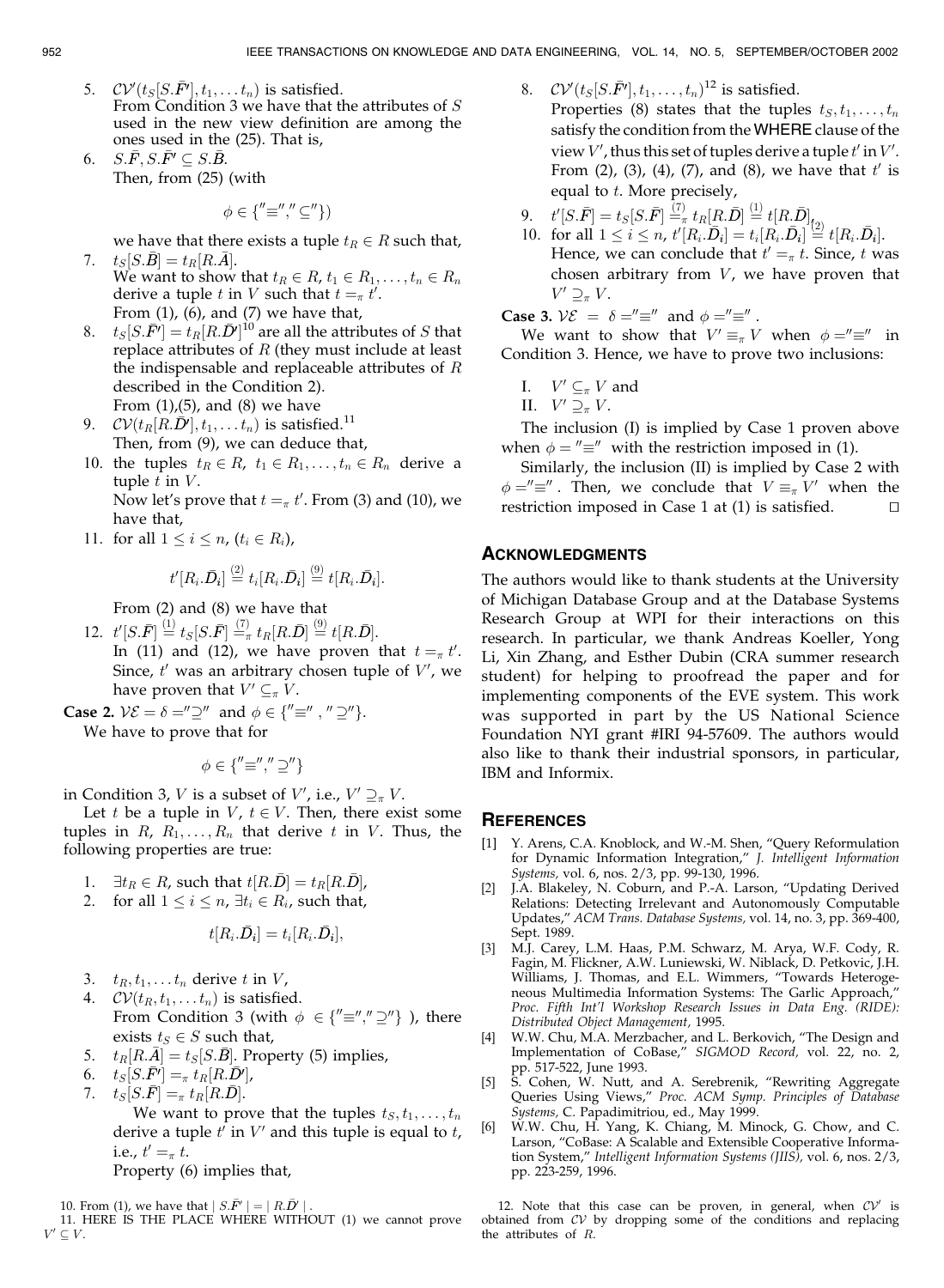- [7] O. Etzioni and D. Weld, "A Softbot-Based Interface to the Internet," Comm. ACM, vol. 37, no. 7, pp. 72-76, July 1994.
- [8] D. Florescu, L. Raschid, and P. Valduriez, "Using Heterogenous Equivalence for Query Rewriting in Multidatabase Systems," Proc. Third Int'l Conf. Cooperative Information Systems, 1995.
- [9] A. Gupta, H.V. Jagadish, and I.S. Mumick, "Data Integration Using Self-Maintainable Views," Proc. Int'l Conf. Extending Database Technology (EDBT), pp. 140-144, 1996.
- [10] S. Galindo-Legaria, "Outerjoins as Disjunctions," Proc. SIGMOD, pp. 348-358, 1994.
- [11] M. Jarke, M.A. Jeusfeld, C. Quix, and P. Vassil-iadis, "Architecture and Quality in Data Warehouses: An Extended Repository Approach," Information Systems, vol. 24, no. 3, pp. 229-253, 1999.
- [12] A.J. Lee, A. Koeller, A. Nica, and E.A. Rundensteiner, "Data Warehouse Evolution: Trade-Offs between Quality and Cost of Query Rewritings," Technical Report WPI-CS-TR-98-2, revised in 1999., Worcester Polytechnic Inst., Dept. of Computer Science, 1998.
- [13] A.J. Lee, A. Koeller, A. Nica, and E.A. Rundensteiner, "Data Warehouse Evolution: Trade-Offs between Quality and Cost of Query Rewritings," Proc. IEEE Int'l Conf. Data Eng., Poster Session p. 255, Mar. 1999.
- [14] A.J. Lee, A. Koeller, A. Nica, and E.A. Rundensteiner, "Non-Equivalent Query Rewritings," Proc. Int'l Database Conf., pp. 248- 262, July 1999.
- [15] A.Y. Levy, A.O. Mendelzon, and Y. Sagiv, "Answering Queries Using Views," Proc. ACM Symp. Principles of Database Systems, pp. 95-104, May 1995.
- [16] A. Levy, I.S. Mumick, Y. Sagiv, and O. Shmueli, "Equivalence, Query Reachability and Satisfiability in Datalog Extensions," Proc. 12th ACM SIGACT-SIGMOD-SIGART Symp. Principles of Database Systems, pp. 109-122, May 1993.
- [17] A.J. Lee, A. Nica, and E.A. Rundensteiner, "Keeping Virtual Information Resources Up and Running," Proc. IBM Centre for Advanced Studies Conf. (CASCON '97), pp. 1-14, Nov. 1997. (Best paper award.)
- [18] A.J. Lee, A. Nica, and E.A. Rundensteiner, "The EVE Framework: View Synchronization in Evolving Environments," Technical Report WPI-CS-TR-97-4, Worcester Polytechnic Inst. Dept. of Computer Science, 1997.
- [19] A.Y. Levy, A. Rajaraman, and J.D. Ullman, "Answering Queries Using Limited External Processors," Proc. 15th ACM Symp. Principals of Database Systems (pods), pp. 227-237, June 1996.
- [20] A. Levy and Y. Sagiv, "Constraints and Redundancy in Datalog," Proc. 11th ACM SIGACT-SIGMOD-SIGART Symp. Principles of Database Systems, pp. 67-80, June 1992.
- [21] A.Y. Levy, D. Srivastava, and T. Kirk, "Data Model and Query Evaluation in Global Information Systems," J. Intelligent Information Systems, special issue on Networked Information Discovery and Retrieval, vol. 5, no. 2, pp. 121-143, 1995.
- [22] L.V.S. Lakshmanan, F. Sadri, and I.N. Subramanian, "SchemaSQ-L—A Language for Interoperability in Relational Multi-Database Systems," Proc. 22nd Int'l Conf. Very Large Data Bases, T.M. Vijayaraman et al., eds., pp. 239-250, Sept. 1996.
- [23] C. Li, R. Yerneni, V. Vassalos, H. García-Molina, Y. Papakonstantinou, J.D. Ullman, and M. Valiveti, "Capability Based Mediation in TSIMMIS," Proc. SIGMOD, pp. 564-566, 1998.
- [24] M. Mohania and G. Dong, "Algorithms for Adapting Materialized Views in Data Warehouses," Proc. Int'l Symp. Cooperative Database Systems for Advanced Applications, Dec. 1996.
- [25] Y. Vassiliou and M. Jarke, "Data Warehouse Quality: A Review of the DWQ Project," Proc. Second Conf. Information Quality, 1997.
- [26] A. Nica, A.J. Lee, and E.A. Rundensteiner, "The Complex Substitution Algorithm for View Synchronization," Technical Report WPI-CS-TR-97-8, Worcester Polytechnic Inst. Dept. of Computer Science 1997.
- [27] A. Nica, A.J. Lee, and E.A. Rundensteiner, "The CVS Algorithm for View Synchronization in Evolvable Large-Scale Information Systems," Proc. Int'l Conf. Extending Database Technology (EDBT '98), pp. 359-373, Mar. 1998.
- [28] A. Nica and E.A. Rundensteiner, "Loosely-Specified Query Processing in Large-Scale Information Systems," Int'l J. Cooperative Information Systems, vol. 7, no. 1, pp. 77-104, 1998.
- [29] A. Nica and E.A. Rundensteiner, "On Translating Loosely-Specified Queries into Executable Plans in Large-Scale Information Systems," Proc. Second IFCIS Int'l Conf. Cooperative Information Systems CoopIS '97, pp. 213-222, June 1997.
- [30] Y. Papakonstantinou, H. García-Molina, and J. Ullman, "Medmaker: A Mediation System Based on Declarative Specifications," Proc. IEEE Int'l Conf. Data Eng., 1996.
- [31] Y. Papakonstantinou, H. García-Molina, and J. Widom, "Object Exchange Across Heterogeneous Information Sources," Proc. IEEE Int'l Conf. Data Eng., pp. 251-260, Mar. 1995.
- [32] C. Quix, "Repository Support for Data Warehouse Evolution," Proc. Int'l Workshop Design and Management of Data Warehouses (DMDW '99), pp. 4.1-4.9, June 1999.
- [33] E.A. Rundensteiner, A. Koeller, X. Zhang, A. Lee, A. Nica, A. VanWyk, and Y. Li, "Evolvable View Environment," Proc. SIGMOD'99 Demo Session, pp. 553-555, May/June 1999.
- [34] E.A. Rundensteiner, A. Koeller, and X. Zhang, "Maintaining Data Warehouses over Changing Information Sources," Comm. ACM, vol. 43, no. 6, pp. 57-62, June 2000.
- [35] E.A. Rundensteiner, A.J. Lee, and A. Nica, "On Preserving Views in Evolving Environments," Proc. Fourth Int'l Workshop Knowledge Representation Meets Databases (KRDB'97): Intelligent Access to Heterogeneous Information, pp. 13.1-13.11, Aug. 1997.
- [36] Y.G. Ra and E.A. Rundensteiner, "A Transparent OO Schema Change Approach Using View Schema Evolution," IEEE Int'l Conf. Data Eng., pp. 165-172, Mar. 1995.
- [37] Y.G. Ra and E.A. Rundensteiner, "A Transparent Schema-Evolution System Based on Object-Oriented View Technology," IEEE Trans. Knowledge and Data Eng., vol. 10, no. 4, July/Aug. 1998.
- [38] A. Rajaraman, Y. Sagiv, and J.D. Ullman, "Answering Queries Using Templates With Binding Patterns," Proc. ACM Symp. Principles of Database Systems, pp. 105-112, May 1995.
- [39] A. Rajaraman and J.D. Ullman, "Integrating Information by Outerjoins and Full Disjunctions," Proc. ACM Symp. Principles of Database Systems, pp. 238-248, 1996.
- [40] D. Srivastava, S. Dar, H.V. Jagadish, and A.Y. Levy, "Answering Queries with Aggregation Using Views," Proc. Int'l Conf. Very Large Data Bases, pp. 318-329, 1996.
- [41] J.D. Ullman, Principle of Database and Knowledge-Base Systems. Computer Science Press, 1989.
- [42] J. Widom, "Research Problems in Data Warehousing," Proc. Int'l Conf. Information and Knowledge Management, pp. 25-30, Nov. 1995.
- [43] Y. Zhuge, H. García-Molina, J. Hammer, and J. Widom, "View Maintenance in a Warehousing Environment," Proc. SIGMOD, pp. 316-327, May 1995.
- [44] X. Zhang and E.A. Rundensteiner, "Integrating the Maintenance and Synchronization of Data Warehouses Using a Cooperative Framework" Information Systems, vol. 27, no. 4, pp. 219-243, 2002.
- [45] X. Zhang and E.A. Rundensteiner, "DyDa: Dynamic Data Warehouse Maintenance in a Fully Concurrent Environment," Data Warehousing and Knowledge Discovery, Sept. 2000.



Amy Lee the received BA degree in economics from the National Chung-Hsing University, Taipei, Taiwan, the MA degree in economics and the MS degree in computer science from University of Minnesota, Minneapolis, and the PhD degree from the University of Michigan, Ann Arbor. She was an assistant professor in the Department of Information and Systems Management at the Hong Kong University of Science and Technology. Her current research

interests include data warehousing over distributed information sources, web information systems, and knowledge management. Dr. Lee is currently a systems developer/engineer with the Center for Human Resource Research, Columbus, Ohio.